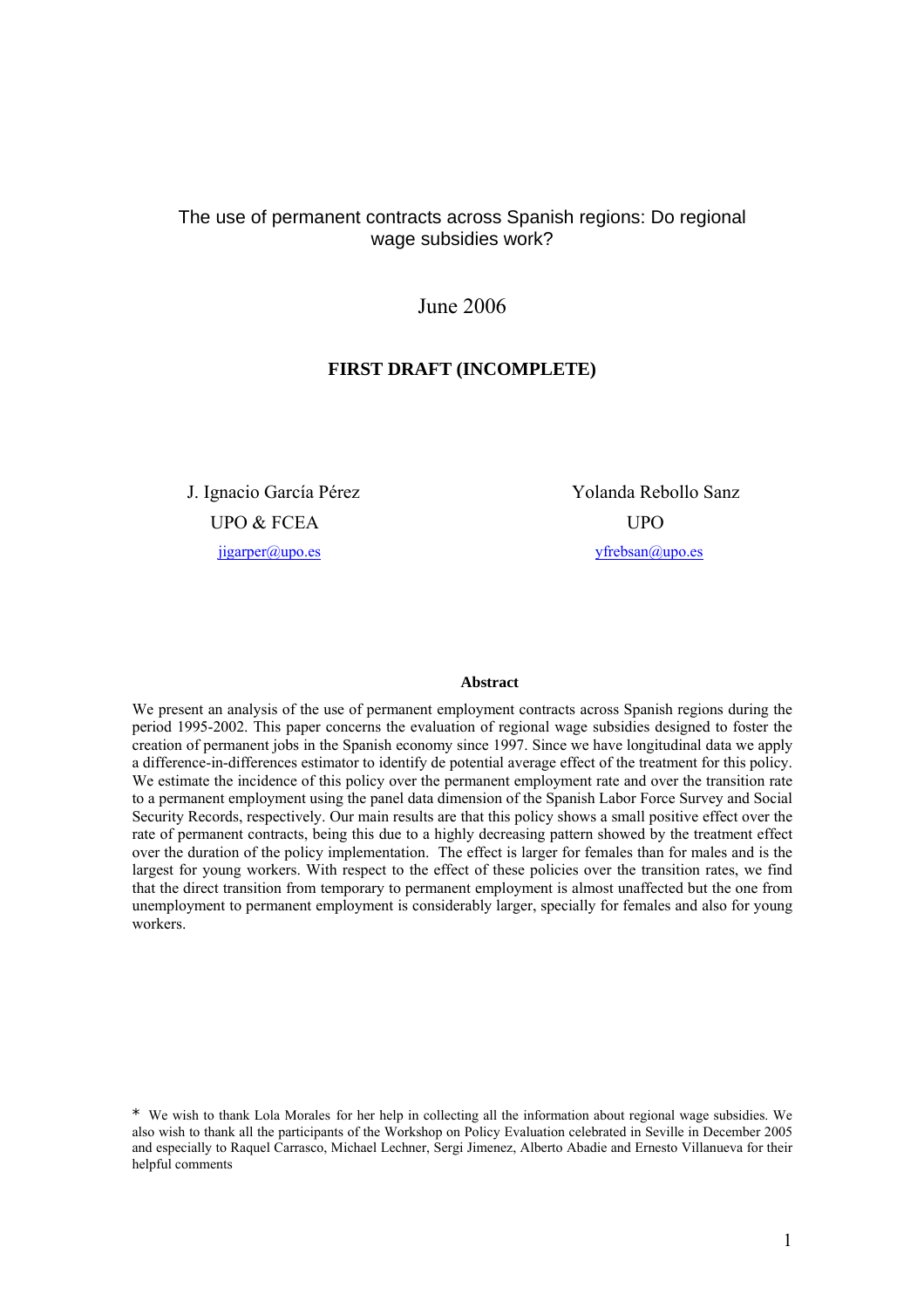### **1 Introduction**

 $\overline{a}$ 

During the 1990s, Spain has faced several labor market reforms aimed at reducing the presence of fixed-term contracts among employees. However, the use of these contracts has only experienced a small decrease (from 33.6% in 1996 to 32.1% in 2002) and Spain continues being the European country with the highest rate of temporary or fixed-term contracts in Europe. When the labor market is characterized by excess of supply, the use of temporary employment must be related to the demand side of the market. Hence, the current extensive use of fixed-term contracts is basically due to the firm's desire of reducing total labor costs. Given a permanent contract is associated with larger firing costs, it seems Spanish firms use temporary contracts to both reduce labor costs and to face economic uncertainty. Furthermore, García-Pérez and Rebollo (2005) show how the behavior of unit labor costs is an important determinant in the use of temporary contracts across Spanish regions, especially in those where the level of education of the labor force is lower and the share of small firms is larger. During the period analyzed, Spanish unit labor costs have permanently increased at an annual average rate of 1.3%. This certainly means that labor productivity grew at a lower rate than total labor compensation per employee harming the chances to increase permanent employment during the upturn of the 1995-2002 period.

During the second half of the 1970s and the first years of the 1980s, Spain had one of the tightest labor markets in all Europe and its rate of unemployment was one of the highest in the OECD. This led Spanish policy makers to implement flexibility measures like the well-known 1984 labor market reform. The flexibilization strategy implemented at that time is a paradigmatic example of what has been called two-tier selective labor market policies. Broadly speaking, the reform of 1984 consisted of introducing the possibility of hiring workers on flexible, fixed-duration contracts. The objective was to foster job creation in order to reduce the already high rate of unemployment. As a result of this reform, temporary contracts rose from 18% in 1987 to 33% in 1994 and this rapid increase positioned Spain as the European country with the highest temporality rate. In 1994, 1997 and 2001 there were new changes in the regulation of the labor market aimed at reducing the scope for using fixed-term contracts by reducing the firing costs for new permanent employees<sup>1</sup>. However these institutional reforms have hardly decreased the use of fixed-term contracts as the temporary employment rate was still almost three times higher than the European average.

Together with these institutional reforms, since 1997, the Spanish government has subsidized the creation of permanent contracts by, in some cases, large discounts of firm's payroll taxes. Hence, each month the firm obtains a reduction in total labor costs for these new permanent employees. Additionally, during the same period, some regions decided to implement wage subsidies for new permanent contracts. These subsidies are paid only at the beginning of each new permanent contract and, in some regions, they also depend on some eligibility conditions

<sup>&</sup>lt;sup>1</sup> In 1997 a new permanent contract was designed. The main differential characteristic of this new contract was its lower firing costs. Nevertheless, it was aimed at certain population groups, mainly long term unemployed and young workers.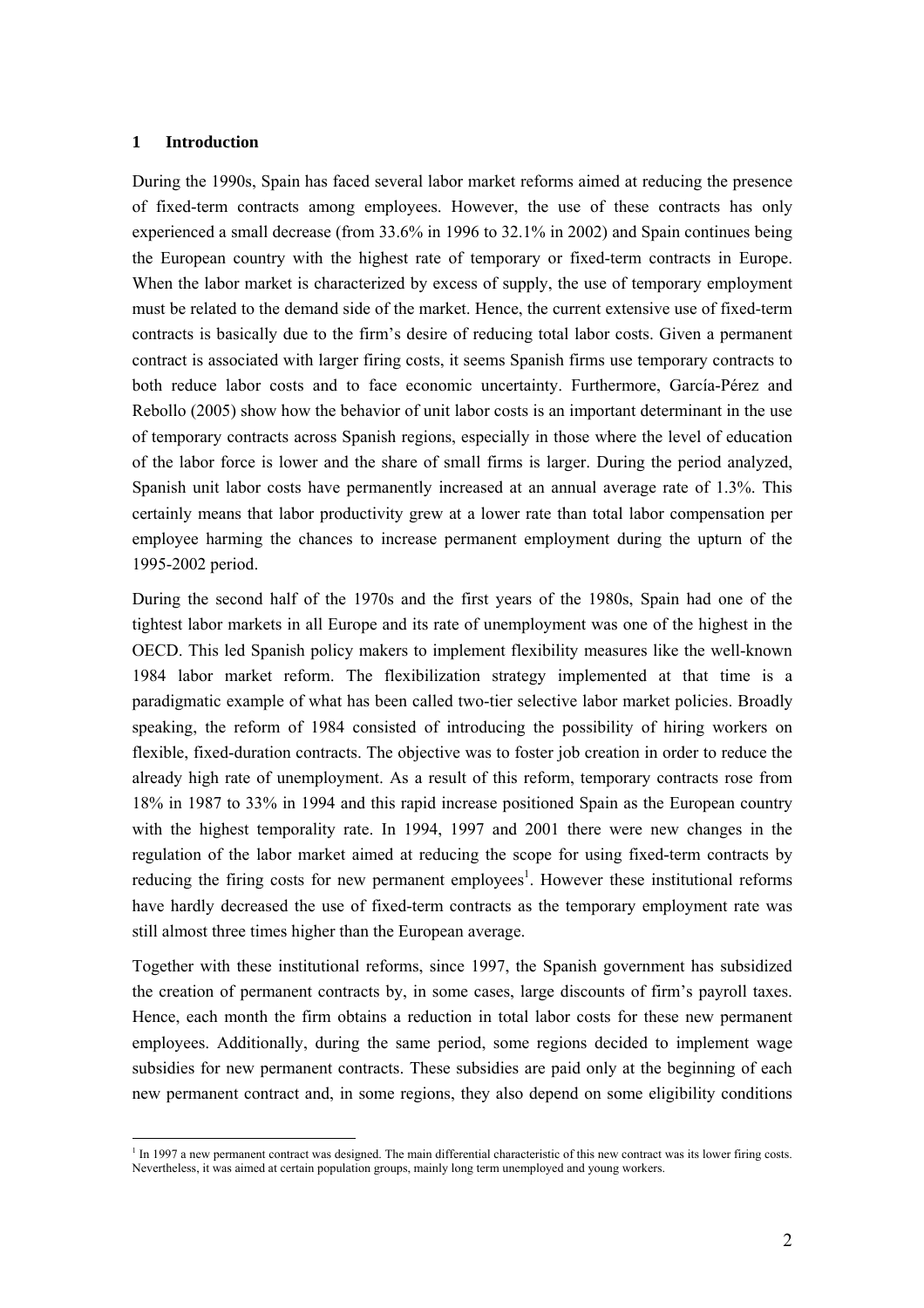based on individual characteristics, basically age and gender, while in others they affect to any unemployed or temporary worker. In this context, Spain is the OECD country with the highest percentage of GDP, 0.28% in the period 1999-2002, used to subsidy regular employment. Hence, this is an important policy that, at least potentially, has affected many Spanish workers. As such, a rigorous evaluation of the program may lead to insights regarding the benefits of this policy.

The main objective of this paper is to evaluate the effectiveness of these regional wage subsidies to foster permanent employment. One of the main features of this research is that we take advantage from the eligibility rules of these subsidies that vary across individuals, regions and time in order to identify the policy effects. Besides, the variation of the permanent employment rate among Spanish regions is somehow large: meanwhile the Southern regions show rates of permanent employment lower than 60%, in regions as Madrid or La Rioja these rates are basically similar to the European standards. Hence, as it happens with unemployment, the South of Spain concentrates a larger fraction of temporary contracts than in the rest of the country.

Two main empirical approaches are applied. Firstly, we examine the incidence of regional wages subsidies over the permanent employment rate. Secondly, we study the effect of such regional wage subsidies over the transition rate towards permanent employment. For the first exercise, we will use the Spanish Labor Force Survey for the period 1995-2002, complemented with Regional Accounting data for computing some aggregate regional information. For the second exercise we use Social Security records coming from the new "Muestra Continua de Vidas Laborales" for the period 1995-2004. Since we have longitudinal data, and given the characteristics of the policy to be analyzed, we consider that the best approach to study the effect of the policy is the difference-in-differences estimator (DID, hereafter). Furthermore, we will control for the possible incidence of unobserved heterogeneity in our estimations.

Our main result is that these regional wage subsidies increase the probability of having a permanent contract only during the first three years the policy is implemented: the maximum effect is in the first year when this probability increases by 1.9 percentage points (more for females and young workers). Therefore we find evidence of a program introduction effect. Furthermore, this effect is increasing for subsidies lower than 8.000€. The predicted elasticity (of the permanent employment rate to the subsidy in thousands Euros) is, however, very low, +0.018. The effect of the policy is larger for women and especially for young workers, an effect already found in a previous paper that analyses the 1997 labor market reform in Spain (Kugler, Jimeno and Hernanz, 2003).

The rest of the paper is organized as follows. First, we will briefly review previous research on the use of temporary contracts, emphasizing those focused on the Spanish case. In the third section we describe the data used and the main characteristics of the regional wage subsidies. Sections fourth and fifth describe the econometric approaches used and the main results. Finally, section six presents our preliminary conclusions.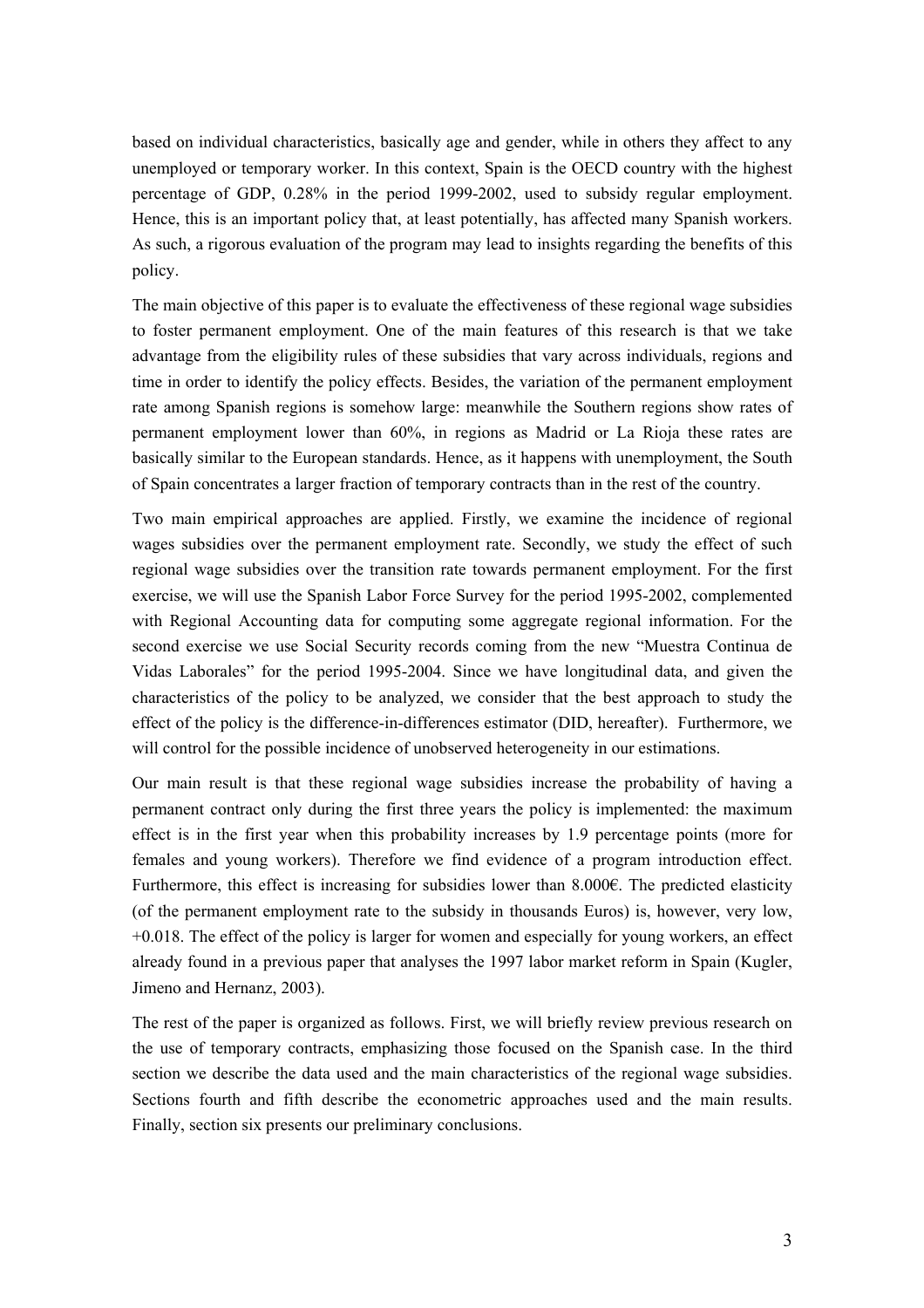### **2 Background**

 $\overline{a}$ 

The introduction of fixed-term contracts in Spain was based on the argument that by reducing firing costs, total labor costs could decline and subsequently they would encourage job creation. However, the experience has shown that it cannot be taken for granted that the liberalization of the labor market through the use of temporary contracts improves the functioning of the labor market, so far. Some previous works have point out (Bentolila and Dolado, 1994; Saint Paul, 1996) that the role of fixed-term contracts seems to be unclear in terms of fostering employment creation and promoting regular employment. It is generally concluded that the introduction of this type of contracts is equivalent to a reduction in firing  $costs<sup>2</sup>$  and its impact on unemployment is therefore ambiguous. As Bentolila and Saint Paul (1992) show, using a model specially designed to analyze the macroeconomic implications of fixed-term employment, this type of contract has mainly contributed to increase the cyclical elasticity of employment. Among more recent theoretical models we find the work of Cahuc (2001), who presents a model that analyses this issue but with the novelty that firms can create both permanent and temporary jobs and they may convert a certain share of the latter to permanent contracts at their expiration. He concludes "a more flexible regulation on fixed-term contracts may actually destroy jobs, increase unemployment and reduce aggregate welfare, especially when firing costs are high". The intuition of this result is that the higher the firing costs of permanent contracts, the lower the share of temporary jobs transformed into permanent jobs, because large firing costs are an incentive for the employer to use temporary jobs in sequence rather than converting them to long-term contracts, which are subject to firing costs. As a consequence, the use of temporary contracts is more likely to raise unemployment and labor turnover when it comes on a labor market already regulated by stringent permanent job security provision.

Other branch of the literature has focused on the study of the determinants of the equilibrium rate of permanent to temporary employment. This point is important to evaluate if the current rate of temporary employment is mainly driven by short terms factors or long terms ones and evidently must be considered for any policy aimed at reducing the use of temporary contracts. One important result of this literature is the correlation of the permanent employment rate with labor productivity and/or total labor costs. To illustrate the relation between labor productivity and the rate of permanent employment, dynamic models of labor demand seems to be a good choice. For instance, Dolado, Garcia-Serrano and Jimeno (2002) use a basic dynamic model to argue that the equilibrium ratio of temporary to permanent employees is determined by the ratio among unit labor  $costs<sup>3</sup>$  under each of those contracts, the elasticity of substitution between temporary and permanent workers, the volatility of labor demand along the business cycle and the average growth rate. Wasmer (1999) extends the matching framework of Pissarides' Equilibrium Unemployment Theory and proves that macroeconomic factors such as productivity growth and labor force growth have an impact on the relative demand for

<sup>&</sup>lt;sup>2</sup> After the reform of 1997, fixed term contracts terminate at a lower costs as the severance payments is 12 days for year worked while for indefinite contracts is 45 or 20 days for year worked, depending on the type of layoff.

They distinguish three components within the concept of labour costs: the wage, the firing cost and the hiring costs.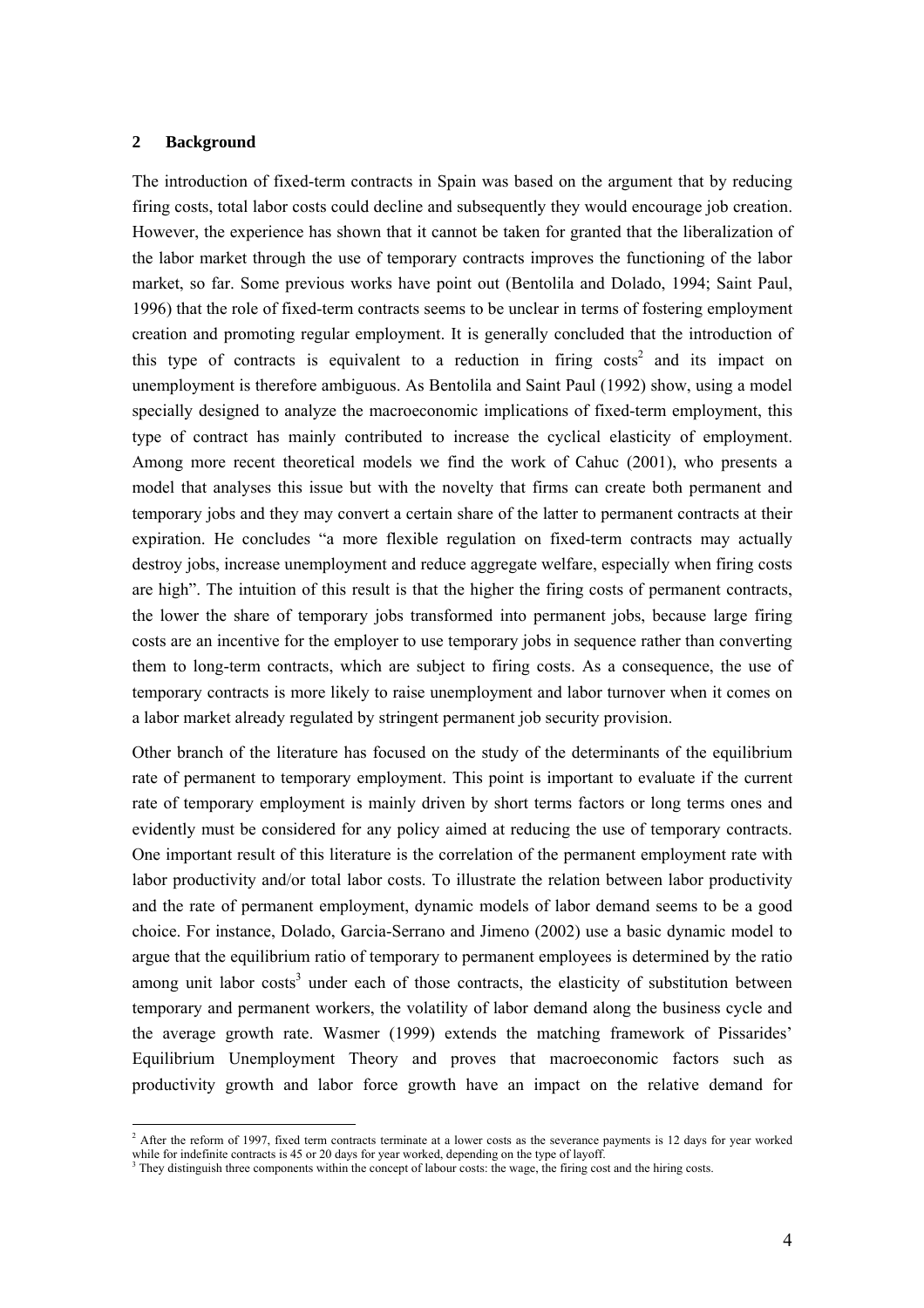temporary contracts, beyond the need for flexibility from workers at the microeconomic level. He shows that firms will face a trade-off between paying high turnover costs and having stable workers, or paying low turnover costs but being more frequently engaged in a search process. In this context, higher productivity means higher expected profits, which induces further hiring today, since hiring costs indexed on productivity growth are lower if paid today. This is called the *capitalization effect* of growth and implies that when productivity growth is high, firms want to retain workers by offering them long-term contracts. This author evaluates the relative importance of productivity growth and shows that when this growth rate declines from 4% to 0% the share of short-term jobs increases from 0.5% to 10%. Following a similar argument, Holmlund and Storrie (2002) conclude that the rapid growth rate of temporary employment in Sweden is more related to adverse macroeconomic shocks than to institutional labor reforms.

In this framework we also want to point out the studies of Blanchard and Landier (2002) and Kugler, Jimeno and Hernanz (2003) since they analyze the effectiveness of a labor market reform consisting in a reduction of firing costs to reduce the share of temporary workers. Interestingly, Blanchard and Landier (2002) show that in countries with little employment protection, such as United States and United Kingdom, the proportion of the workforce on fixed term contracts has been relatively low and fairly stable while in countries characterized by high levels of employment protection, such as Spain, France and Italy, the proportion of temporary workers has doubled during the 1990s. Kugler, Jimeno and Hernanz (2003) develop a simple dynamic matching model similar to Blanchard and Landier (2002) but they endogenize dismissals and introduce payroll taxes, in order to analyze the Spanish labor market reform of 1997. In their model the demand for permanent and temporary employment depends on two productivity thresholds that depend, among other things, on dismissal costs and payroll taxes and given the values of the two productivity thresholds they can derive the steady-state values of temporary and permanent employment<sup>4</sup>. Their model suggests that a reduction in dismissal costs for permanent workers increases hiring and firing and therefore has an ambiguous effect on unemployment. On the contrary, a reduction in firing costs for permanent contracts increases the rate of conversions from temporary to permanent contracts and reduces wage differentials. Their empirical results suggest that the reform increased permanent employment probabilities for young relative to middle-aged workers. They also show increases in the relative transitions from non-employment to permanent employment for young and older men and from temporary to permanent employment for young men and women after the reform. The reason why this reform mainly affected to young workers is that the reduction in dismissal costs and payroll taxes increased both hiring and dismissals for older men, though had a positive effect on the hiring margin of young workers with little effect on dismissals. They estimate the elasticity of permanent employment to non-wage labor costs and they find a fairly elastic response of permanent employment to non-wage labor costs for younger workers, for whom the payroll tax reduction was relatively more important.

<sup>4</sup> As far as we know only the paper of Kugler, Jimeno and Hernanz (2003) -theoretically and empirically- directly relates the rate of permanent employment to labour costs when they examine the effects of the Spanish reform of 1997 on permanent employment.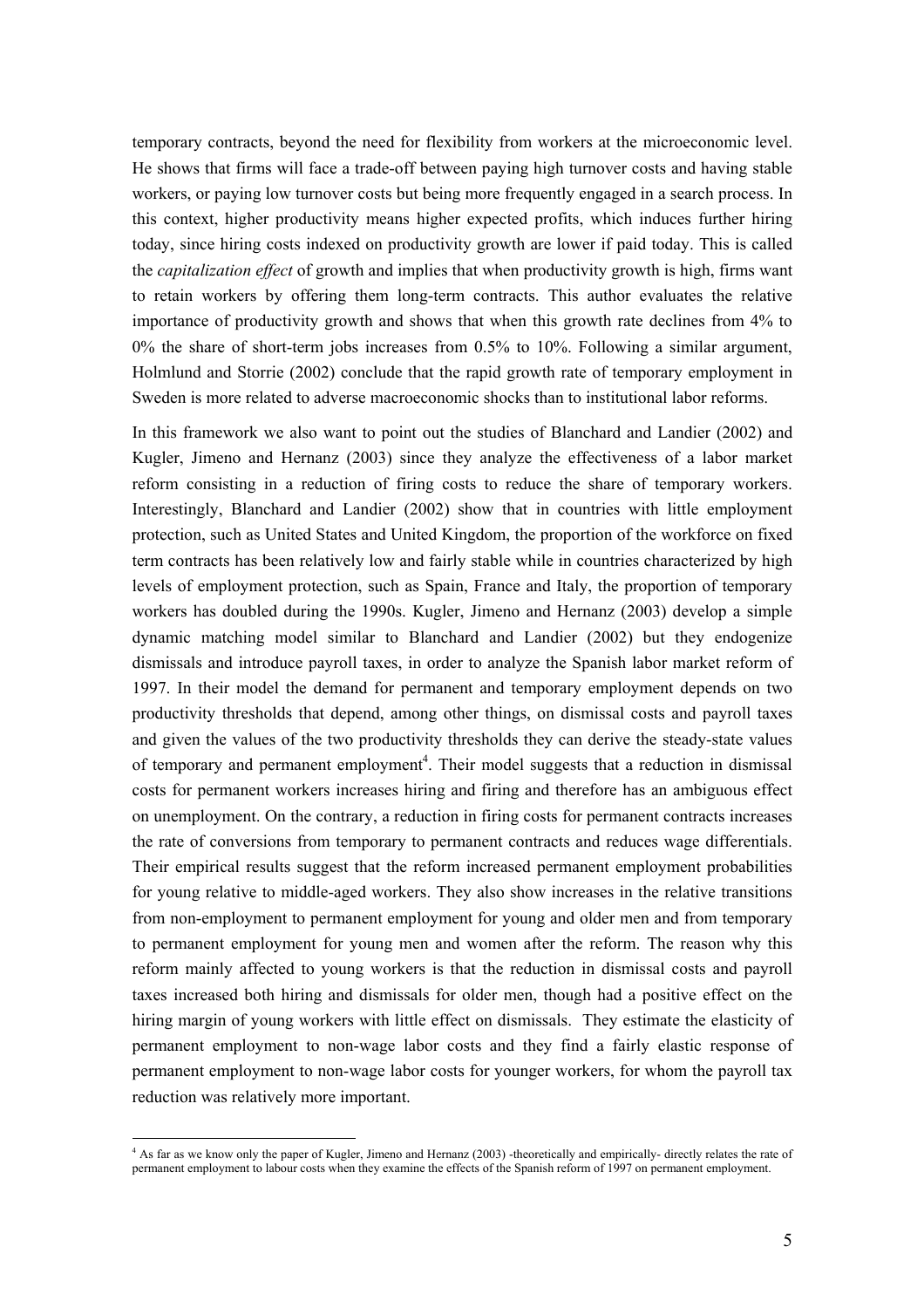Summarizing, the achievement of labor market flexibility through the expansion of fixed-term contracts has not been as successful as was initially expected, since it has also brought about efficiency and equity costs. Theoretical models show that labor productivity and total labor costs influence the equilibrium rate of permanent employment. Hence, from this theoretical model one would conclude that short-term labor market policies will not be as effective as long term ones, specially when the high rate of temporary employment is considered to be related to equilibrium variables. From this perspective, temporary labor market policies such as wages subsidies on new permanent contracts will only be partially effective in lowering the high rate of temporary employment.

### **3 Data Description**

## *3.1 Permanent Employment Rate*

We will use two different data sources in our first empirical exercise. One offers information on individual data and the second one on aggregate data at the regional and sector level. They are the Spanish Labor Force Survey (*Encuesta de Población Activa, EPA* hereafter) and the Regional Accounting Dataset (*Contabilidad Regional de España, CRE* hereafter*)*. These databases offer us the two levels of information we need in our study, individual and regionsector data. The *EPA* has information on personal and labor characteristics of the individuals while from the *CRE* we take information on production characteristics of the sector and location where the individual works.

Our sample includes individuals that were surveyed between 1995 and 2002, covering more than a full cycle of the Spanish economy. We select non-farm employed workers between 16 and 65 years old and we exclude the self-employed. Given that the *EPA* has a rotating structure that follows individuals for a maximum of six quarters, replacing one-sixth of the sample every quarter, our sample has a panel structure.

The *CRE* has annual information on production, employment and total labor costs by sector and region. From this database we take the value added at constant prices and we construct indicators for the regional sector specialization based on eight non-farm productive sectors: *Energy, Manufacturing Industry, Construction, Commerce and Hotels, Transport and*  Communications, Financial Services, Professional Services and Other Services<sup>5</sup>.

We start the descriptive analysis by looking at the pattern followed by the percentage of permanent contracts for Spain during the period 1995-2002 using our estimation sample. Table 1 displays the rate of permanent employment for each region in that period.<sup>6</sup> We observe that on average terms, the period analyzed is characterized by an increase in the rate of permanent

 $5$  Within this label non-market services are included

<sup>&</sup>lt;sup>5</sup> Within this label non-market services are included.<br><sup>6</sup> All figures in the following tables are based on sample rates. Thus, they are not representing population rates, although the difference between them is quite insignificant.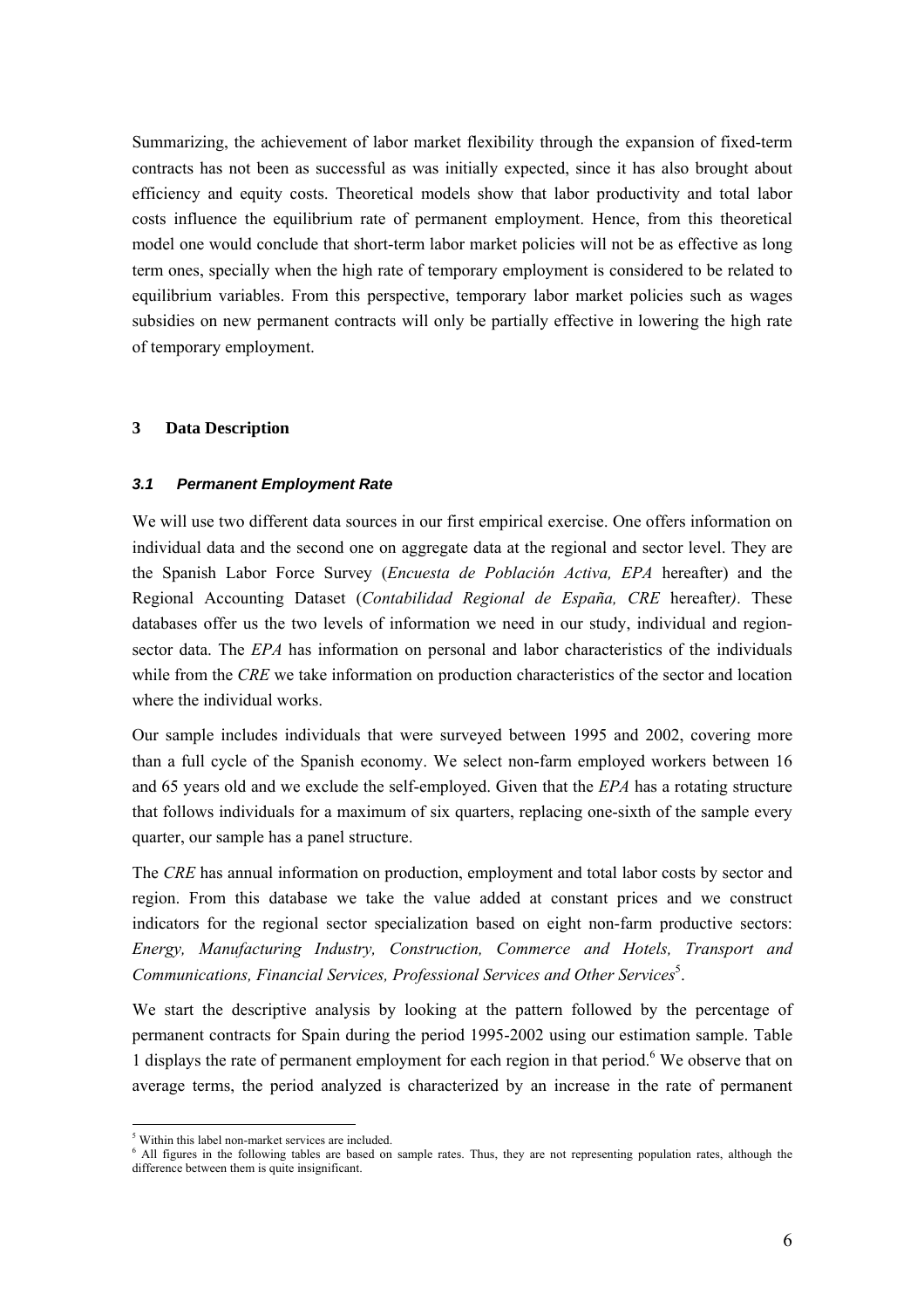employment<sup>7</sup> of around 4 percentage points and, despite the institutional labor reforms of the 1990s and the economic upturn in 2001, we still had a low rate of permanent employment compared to the European average in that year. To illustrate the regional dispersion, Figure 1 shows the percentage of permanent contracts for each region in the years 1995 and 2002. Those regions located over the black line experienced a positive growth in permanent employment while those located under the black line experienced a negative change. We observe that except Andalusia, Extremadura, Galicia and Asturias, the rest of regions have experienced this slight growth in the rate of permanent employment. We can see also that southern and eastern regions have the lowest rate of permanent employment. Within this group of regions we can distinguish those that have an increasing trend in this rate (Castilla-La Mancha, Valencia, Murcia and Canarias) from those whose rate has even declined (Andalucía, Extremadura and Galicia). On the opposite side we find that northern regions and Madrid have the highest rate of permanent employment. The exceptions are the Basque Country and Galicia since in both regions the rate of permanent employment is slightly lower than the national average.

Though the institutional labor reforms of the 1980s and 1990s have been the same for all the regions, the response in terms of the rate of permanent employment has been different, and the national rate of permanent employment hides regions with low and high rates of permanent employment. These differences may be due to divergences in the steady state composition of employment by type of contract across regions. For this reason, we also display the probability of having a permanent contract by different personal and labor characteristics, since differences in the composition of the workforce may be behind the observed dispersion in the rate of permanent employment across regions. In Table 2 we show the average of the permanent employment rate by some personal characteristics for the period 1995-2002, and in Table 3 by firms' characteristics for each region. In general terms, we observe that the distribution of temporary employment varies among types of workers, but we do not identify clear differences across regions. It appears that permanent employment is less prevalent among women, less educated workers and youths. Especially relevant is the difference in the rate of permanent employment by age: the highest rate of temporality is found for young workers; their percentage of permanent contracts is well below 40% for all regions except Madrid. This type of contract is also less intensively used in private and small size firms and in low skill occupations. These descriptive statistics, as stated in previous empirical studies (Bentolila and Dolado, 1994), show that the increasing employment flexibility has been achieved at the margin, that is, flexibility especially affects certain groups of workers, new entry workers with low educational attainments, in small private firms, but not the core of *permanent employees*.

<sup>7</sup> During this period the *EPA* has suffered several methodological changes, mainly in 1995, 1999 and 2000, which may partially affect the data. Among other things, these changes implied that permanent employment is now better described and therefore, the rate of temporality could artificially decrease. Toharia (2002) points that when one uses a homogenous series the rate of temporality remains almost unchanged during this period. Nevertheless, these methodological changes should not affect interregional differences and consequently, neither the results we present in this chapter.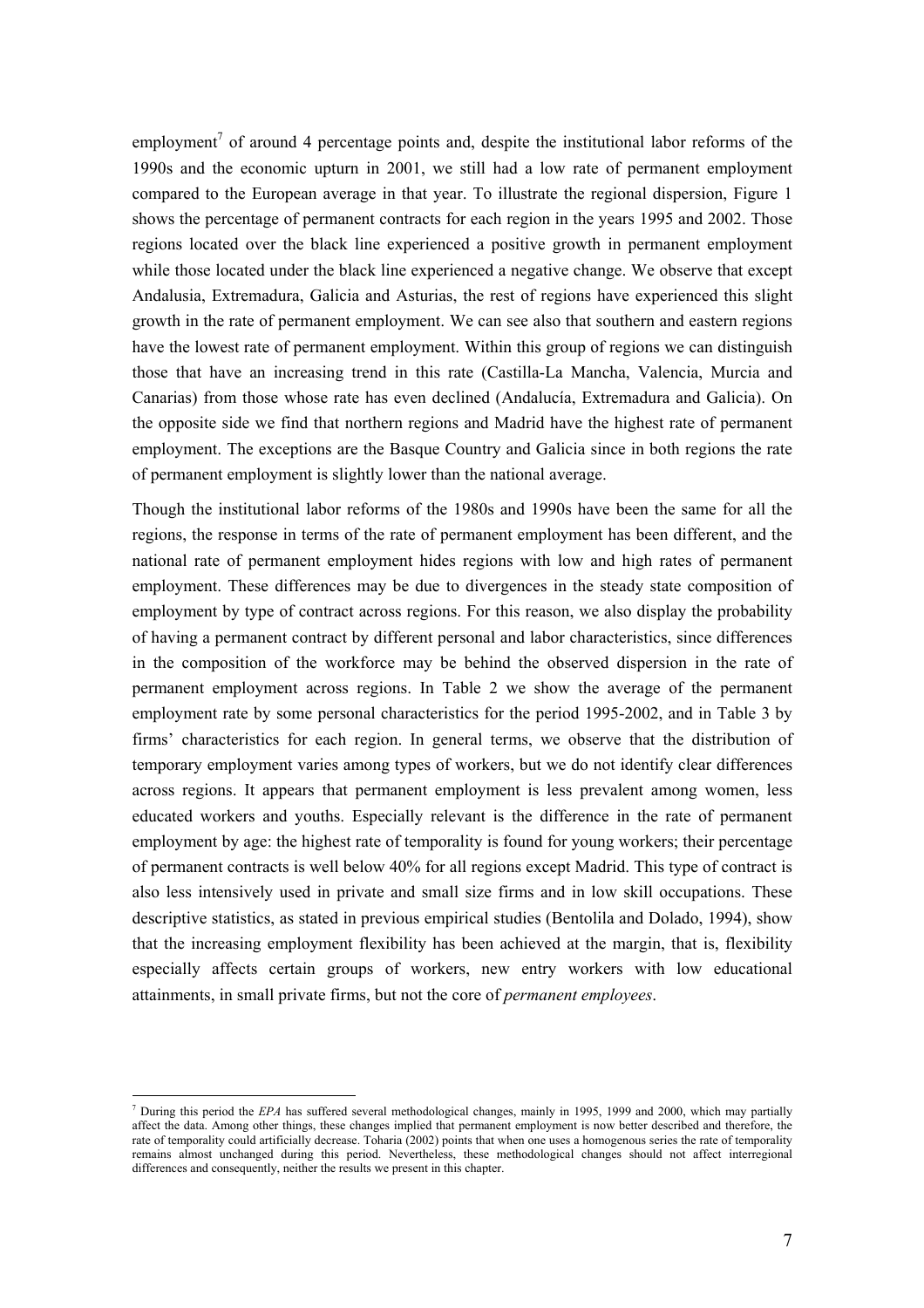### *3.2 The Transition Rate to Permanent Employment*

We use the Social Security records coming from the recently available "Muestra Continua de Vidas Laborales" (MCVL) for the period 1995-2004 to study the transition rates towards permanent employment. This data base has not been used previously to analyze the temporality issue in the Spanish economy although the Social Security records offer detailed information on the labour market history of the individual. Other databases only gather annual information and therefore individual labour market transitions along a year are not available giving rise to an under-representation of short-term temporary contracts.

This database gathers much information about the worker labour market trajectory and individual characteristics such as age, gender, occupation, unemployment and employment spells and their durations. We have available the reasons to the end of the contract, the location, the sector of activity, type of contract and whether the contract was signed with a temporary help agency for each spell of employment. The duration of the unemployment and employment spells are built from the dates of the hiring and the end of the contract and it is measured in months. In the analysis we also consider several aggregate variables at the regional and national level to control for the labour market situation and the business cycle. Basically we use the growth rate of the domestic product and the regional unemployment rate.

The definition of a temporary contract is a relevant issue. Guell and Petrolongo (2004) and Booth, Francesconni and Frank  $(2001, 2002)$  use a broad definition of a temporary contract<sup>8</sup>. We follow the same approach and within the concept of temporary contract we include the following categories: fixed term, specific task, training, contract for circumstances of production, internship contract and replacement.

We start off displaying in Table 4 the distribution of new contracts at different points in time. The first remarkably fact is the high share of new temporary contracts, around 80%, along the analysed period though in 1997 and 2001 important labour market reforms aimed at the reduction of temporary contracts, among other things, took place in Spain.

We display in Table 5 the different options a worker faces after the temporary contract. The worker moves to unemployment in approximately 50% of the cases, whereas only in approximately 7% of the cases he improves its position and obtains a permanent contract. Workers move again to a temporary contract, either in the same or in another firm in the 41% of the transitions. As before, this result seems enough stable along the period 1995-2004 and they show that the probability of getting a permanent contract from a temporary position is pretty low in Spain. We observe greater variability in the probability of changing firm, either with a temporary or a permanent contract. The data show that the probability of connecting temporary contracts and the transition from temporary to permanent contracts within the same firm have tended to increase. Thus, whereas in 1996, around 15% and 24% of new contracts were signed

<sup>&</sup>lt;sup>8</sup> For instance, in Casquel and Cunyat (2005) some type of contract such as internship contract are not considered.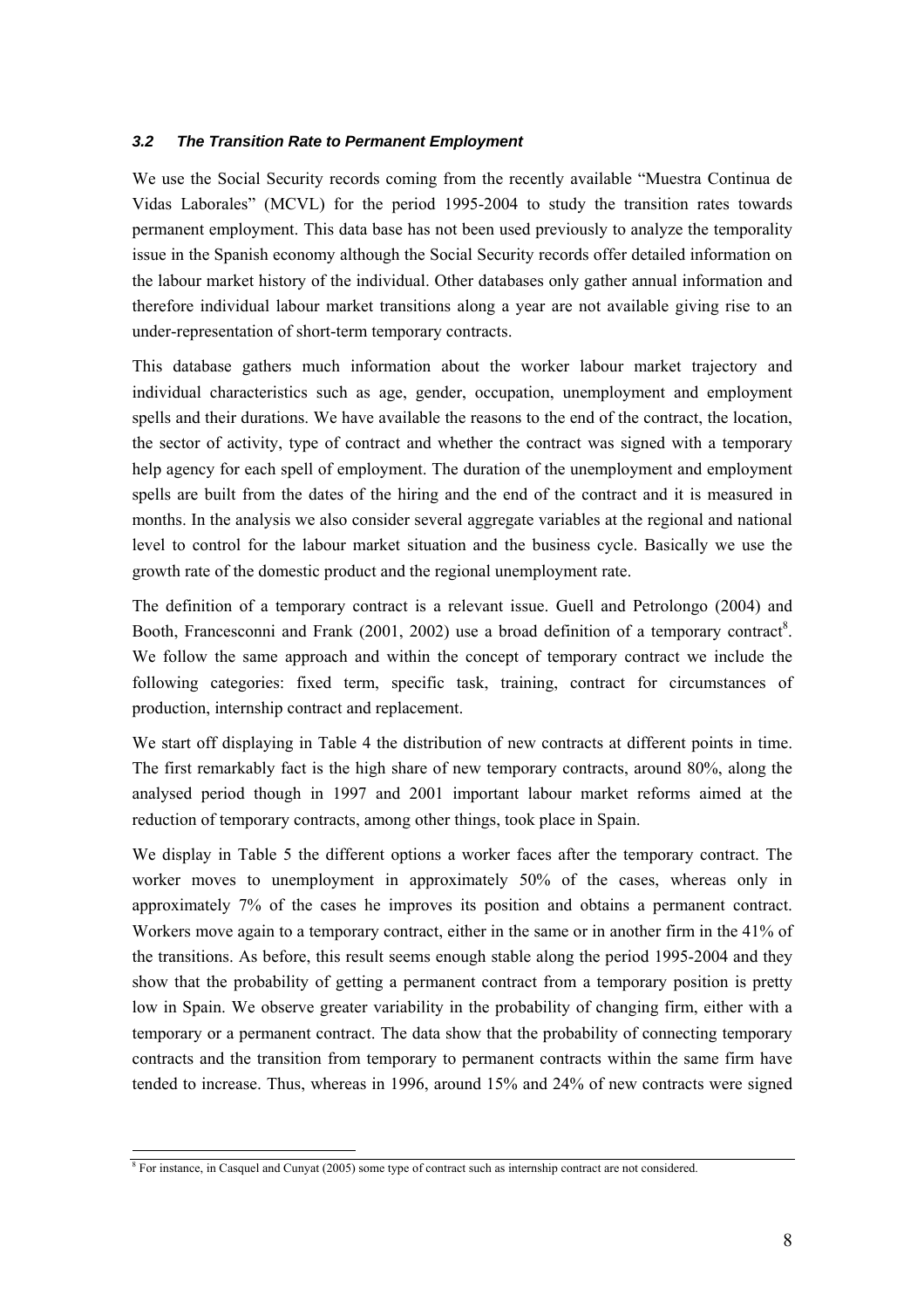in the same company, in the year 2003 these percentages ascended to 30% and 39% respectively.

We show in Table 6 the relation between the duration of the temporary contract and the type of transition. We obtain that short term contracts tend to end into unemployment while longer term ones end into permanent contracts. Moreover, we can observe that the average duration of temporary contracts is pretty short since 53% of those contracts lasted three months and 22% between three and six months.

We display in Figure 2 the exit rates from a temporary contract to each of the destination states considered. Firstly, we observe negative duration dependence when the destinations are the unemployment and other temporal contract. Interestingly, the exit rate to a permanent contract hardly varies except at certain durations. Interestingly it reaches a local maximum at duration 36. In Figures 3 and 4 we display the exit rate from unemployment both for males and females. We can also observe the clear distinction among workers with and without Unemployment Benefits.

# *3.3 Regional Wage Subsidies*

Wage subsidies on new permanent contracts are an initiative that several Spanish regions established since 1997 when the national government implemented important discounts in firm's payroll taxes on new permanent contracts. While this last policy is common for all Spanish workers and it has remained constant, wage subsidies have varied between regions and along time during the period 1997-2002.

These wage subsidies show regional and time variation in eligibility rules mainly based on the individual characteristics of the worker such as age and gender. This fact allows us to examine the response of different group of individuals to the change in incentives. For example, some regions offer these subsidies only for women whereas others restrict their use just for young workers. In certain cases they also depend on the characteristics of the firm such as the type of activity or the labor state of the worker. For instance, in some regions the wage subsidies are addressed for workers in temporary contracts while in others they are also extended to unemployed workers.

The data is taken from each regional government and it only covers wage subsidies at the regional level<sup>9</sup>. The main characteristics of these wage subsidies are described in Tables 0 and 12. As it is shown in Table 0, this policy was implemented since 1997 in some regions, whereas in others it was implemented afterwards or never, as in Cataluña. Table 12 also shows that the eligibility conditions vary notably among regions and time. We find regions as Andalusia where the policy applies to all workers while other focus this policy on certain group of workers such as women or young workers.

 $\overline{a}$ <sup>9</sup> It could be that some local governments also offer wage subsides or any other kind of public subsidy to foster permanent contracts.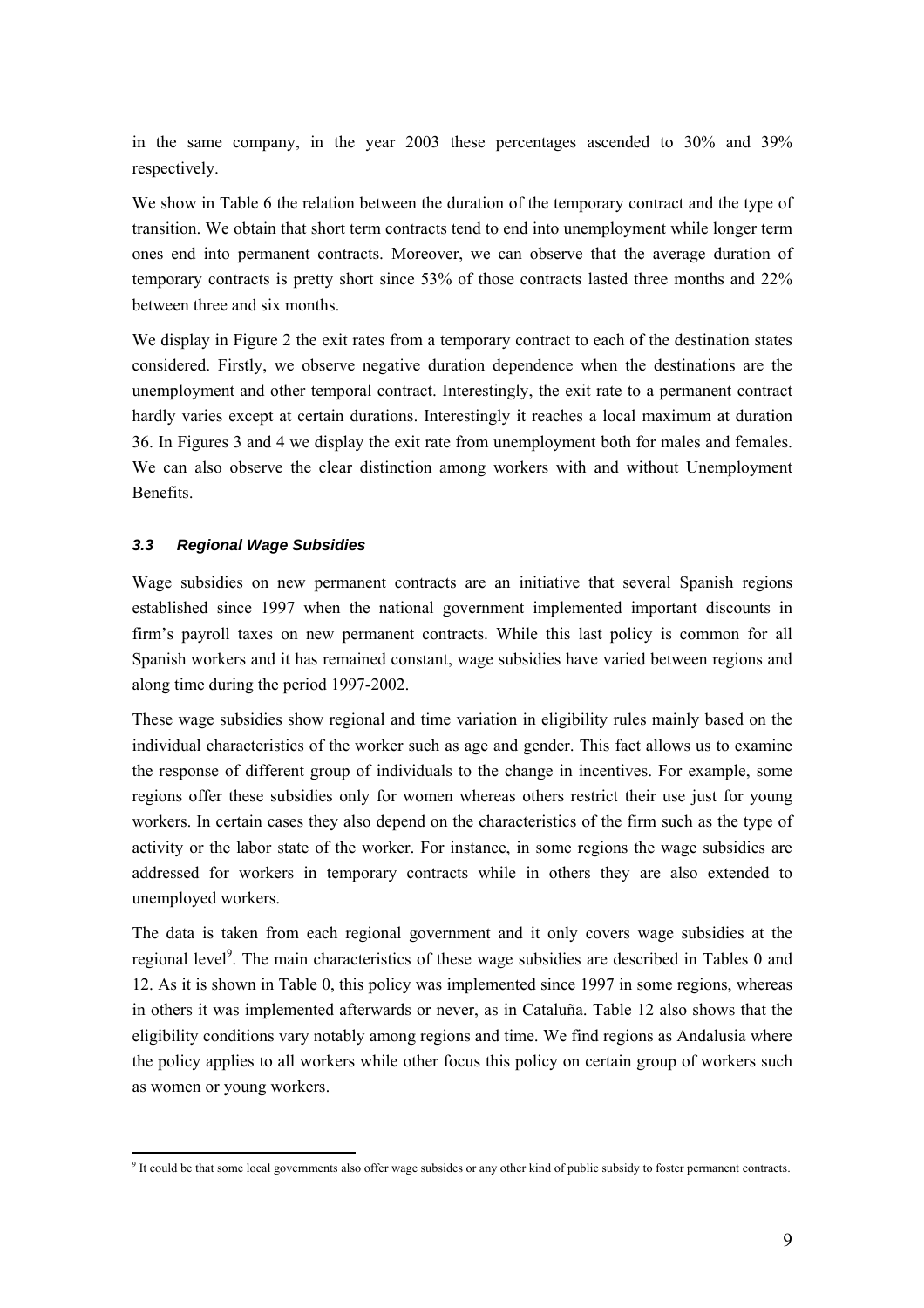One of the main characteristics of the policy we are analyzing is that the firm that hires the worker must apply for the subsidy to receive it. Given the way the data is collected, we can not observe who has effectively been benefited from the policy. Therefore, our treatment groups are those workers who fulfill the eligibility criteria. Nevertheless, since this subsidy implies a drop in total labor costs for the firm, it is plausible to assume that the firm will apply for it when the eligibility conditions are fulfilled.

Besides we are also interested in measuring whether the effectiveness of these wage subsidies depends on the amount of the subsidy. Again, we can observe that this strongly varies between personal characteristics and regions. Therefore we will use this additional source of variability to identify the average effect of the policy. We face one shortcoming with this type of information that it is important to mention. The data available refers to the maximum wage subsidy the firm can receive. Initially it seems more reasonable to use the minimum wage subsidy but in many cases the information available fixes this minimum at zero. The use of the maximum wage subsidy implies that our results measure the maximum incidence of the subsidy.

The average subsidy for each region, in 2002 Euros, is shown in Table 14, with their minimum and maximum amount. This ratio represents around 9% of the regional gross annual wage in Baleares, the region with the lowest subsidy, and more than 60% in Extremadura, one of the regions with less permanent contracts. In Table 14 we display the subsidy by age and gender. The subsidy is clearly larger for women and for older workers.

## **4 The Empirical Approach: Identification and Estimation Methods**

Our econometric approach is directly linked to the standard causal effects analysis. In particular, we follow a Difference-In-Differences (DID, hereafter) approach<sup>10</sup>. The appeal of the DID estimation comes from its simplicity as well as its potentiality to circumvent many of the endogeneity problems that typically arise when making comparisons between heterogeneous individuals (See Meyer 1995, for an overview). In fact much of the debate around the validity of a DID estimate typically revolves around the possible endogeneity of the interventions themselves (See Besley and Case,  $2000$ <sup>11</sup>. The individual, regional and time variability of the policy discussed in the previous section provides us with many sources of identification of the unbiased estimator of the policy effect. That is, we use similar workers in different regions and different workers in the same region as control groups. Moreover, in this paper, as it is common

 $\overline{a}$ <sup>10</sup> Recall that the aim of the DID approach is to compare outcomes between groups before and after the treatment. The treatment group is composed of those potentially affected by the policy. We must also select a control group, either from other regions or a different group of individuals. Good control groups will be those whose behavior has evolved similarly to those of the group experiencing the policy change and who respond similarly to changes in the variables that derive

<sup>&</sup>lt;sup>11</sup> Besley and Case (2000) show that the inclusion or exclusion of variables that determine both policy and behavioural outcomes dramatically alters the estimated impact of the policy when the identification strategy relies exclusively on regional variability. Their findings are a reminder that inadequate controls for time-varying regional level variables may bias estimates of the policy incidence identified from regional-level policy variation. They suggest that one way of dealing with these concerns is the DID approach. That is to try to identify the policy effect by selecting a control group of workers in the same industry or occupation in regions where the policy variable did not change, among regions thought to be similar to that whose policy has changed.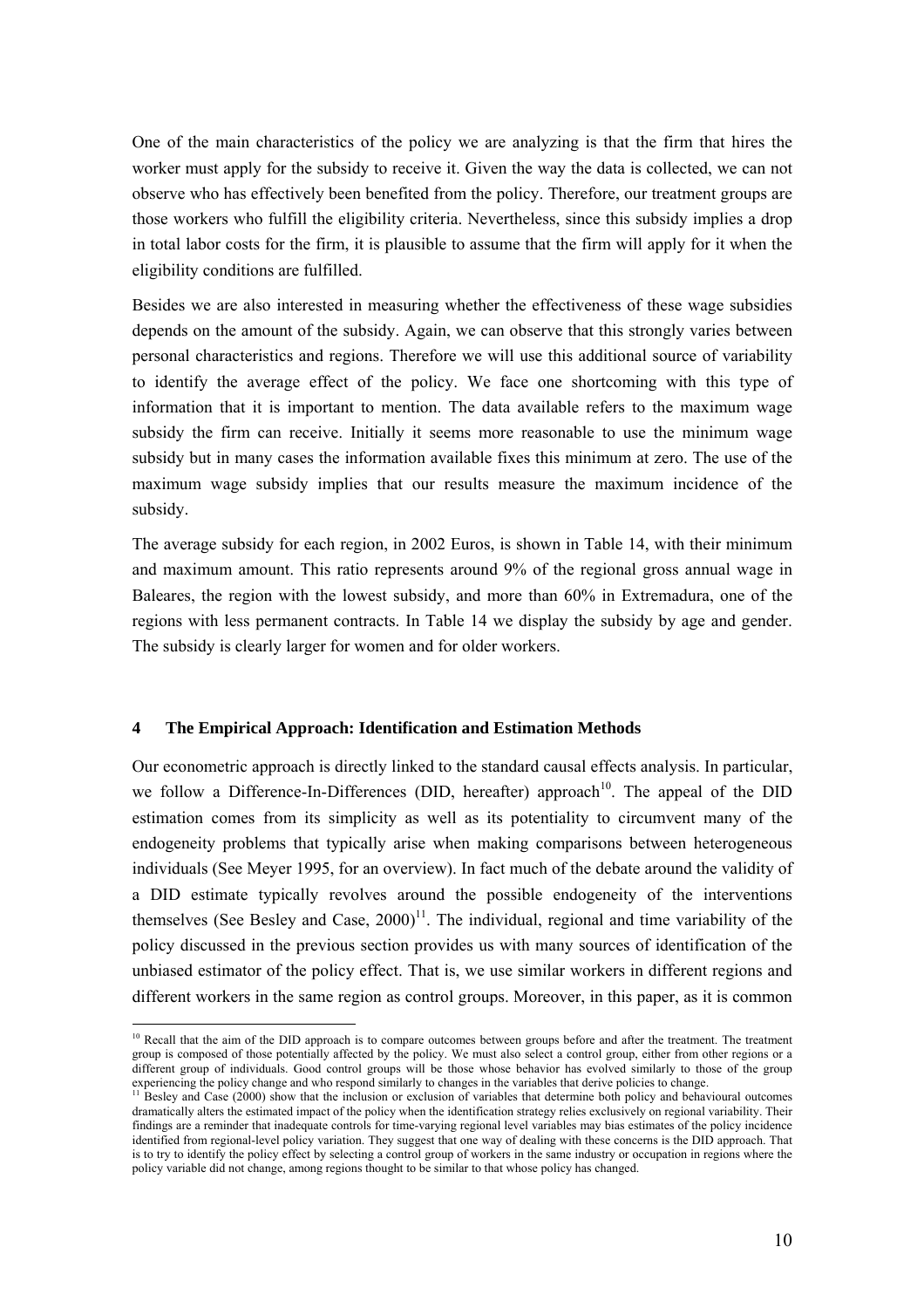in many panel data studies<sup>12</sup>, we will include a regional fixed effect to control for permanent differences across regions in policies and outcomes $^{13}$ .

There are two main identification assumptions maintained in this DID estimation. The first one is that, apart from the control variables, there are no other forces affecting treatment and control groups. In addition, the composition of the treatment and control group must remain stable overtime<sup>14</sup>. Therefore, to provide an unbiased estimate of the treatment effect, it must be the case that either time varying regional variables did not change between the pre and posttreatment period or that they changed in an identical manner in the control and treatment group Furthermore, there must be no time-varying regional level unobserved variables determining outcomes that vary, pre- and post-treatment, between regions. One reason for these assumptions to be violated is the fact that individuals eligible for the wage subsidy could react to it in anticipation of the policy. Other factors that could induce differential time trends relate to the slight differences either in region or individual characteristics of the groups to be compared. Nevertheless we consider that the strong variability in the eligibility conditions across regions and time and the use of regional and individual time varying covariates provides us with a control group that matches these two requirements.

### *4.1 The Rate of Permanent Employment: Econometric Approach*

We will analyze the individual probability of being employed under a permanent contract over the period 1995-2002. We estimate a binary choice panel data model with the individual data taken from the *EPA* sample previously described and controlling for a large set of regressors dealing with individual, firm and regional heterogeneity. Moreover, we will study the treatment effect of our policy by controlling for the three dimensions of variability in our policy measure: eligibility conditions, based on individual characteristics, time and region where the worker lives.

The main issue of this section is to measure the incidence of regional wage subsidies over the permanent employment rate. Nevertheless, we are also concerned with the existence of substitution effects. Substitution effects occur if participants take some of the jobs that nonparticipants would have got in absence of the treatment. The wage subsidy can affect the individual probability of having a permanent contract in two ways. First, the firm that hires an eligible individual receives a wage subsidy when signing a new permanent contract that may enhance its probability of having a permanent contract. Second, some of the individuals who are not eligible might faced a drop in this probability. The extent to which this may happen will depend on a number of factors. If the wage subsidy just covers the deficit in productivity we would not expect any substitution effect. The eligible workers are no cheaper than anyone else. Second, it will depend on the extend that these workers are substitutable in production for

 $12$  See Anderson and Meyer (1997), Gruber and Madrian (1997).

 $13$  If the systematic determinants of state policies are additive, time invariant regional characteristics, then will indeed remove concerns about endogeneity.

 $14$  These assumptions are discussed in detail in Blundell and MaCurdy (1999).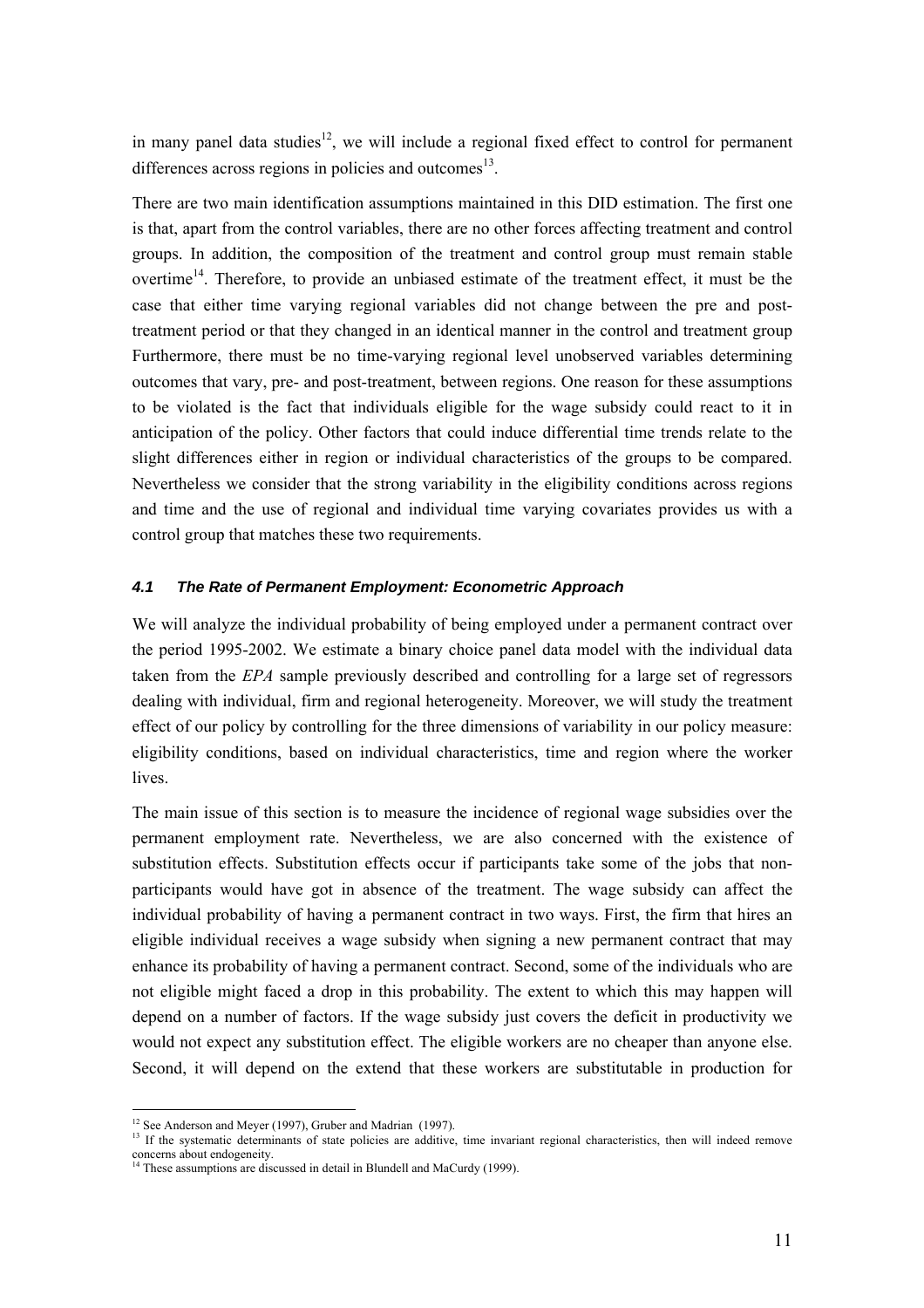existing workers and on the extent that it is easy to churn workers, that is, to replace a worker finishing a permanent contract with a new subsidized worker. This latter is an important point if the wage subsidy does not require keeping the worker for several years. Of course if new permanent contracts are generally short, firms will be able to use subsidized workers instead of the non-subsidized ones, without extra effort. For instance, Cebrian and Toharia (2005) offer some evidence that this might be happened. Finally, we also take care to judge how permanent the effects are likely to be and we measure if the impact of the policy depends on its duration.

There are a number of additional issues that we need to address. First, the definition of the comparison group is, of course, central to the evaluation. There is the basic issue of whether we can assume that the two groups are subject to the same aggregate labor market trends. Evidently, this assumption is more plausible when we split the sample by age to the extent that the human capital of the two groups is similar and also preferences for work should be the same. Preferences for work between the eligible group in their early twenties and the eligible group in their middle thirties may, however, not be the same as this is the age that many people have children. This might generate differential aggregate trends across groups. So we also consider estimating the average treatment effect splitting the whole sample into subsamples by gender or age. This makes most likely that the overall characteristics and behavior of the control group match that of the treatment group. Such an approach is similar to the discontinuity design (Hahn, Todd and Van der Klauss, 1999). Nevertheless, the substitution effects are likely to be much more severe the closer are the productivity characteristics of the two groups. In the event of substitution, the impact of the program for the eligible group is biased upwards by the fact that the outcome for the control group is decreasing. To avoid this type of bias, we will include in the model a regional time varying dummy variable that takes value one when the worker lives in a region at the time the policy is implemented.

The next important issue is whether the impact of the policy is heterogeneous with respect to observable characteristics. If this is the case, we should interpret the estimate we obtain as an average impact across different effects. This procedure can also be restrictive since we do not allow for the coefficients in our model to depend on observed heterogeneity. Nevertheless, this parametric assumption can be easily relaxed under the parametric setting. The effect of treatment could be allowed to depend on the observable characteristics of the agents. Though we are working on these issues, the results presented are obtained assuming homogeneous treatment effects between individuals. Again, this assumption is too restrictive for the whole sample but more suitable when we split it by age and/or gender.

The individual probability of having a permanent contract should respond to changes in regional economic and individual characteristics. We assume that there is an underlying response variable defined by the following linear regression relationship:

$$
T_{ijt}^* = \alpha^* x_{ijt} + \gamma^* z_{jt} + \beta_0 D_{ijt} + \beta_1 D_{jt} + \beta_2 D_{ij} + \beta_3 D_j + \beta_4 D_{ijt}^* D u r_{ijt} + \varepsilon_{ijt}
$$
 (1)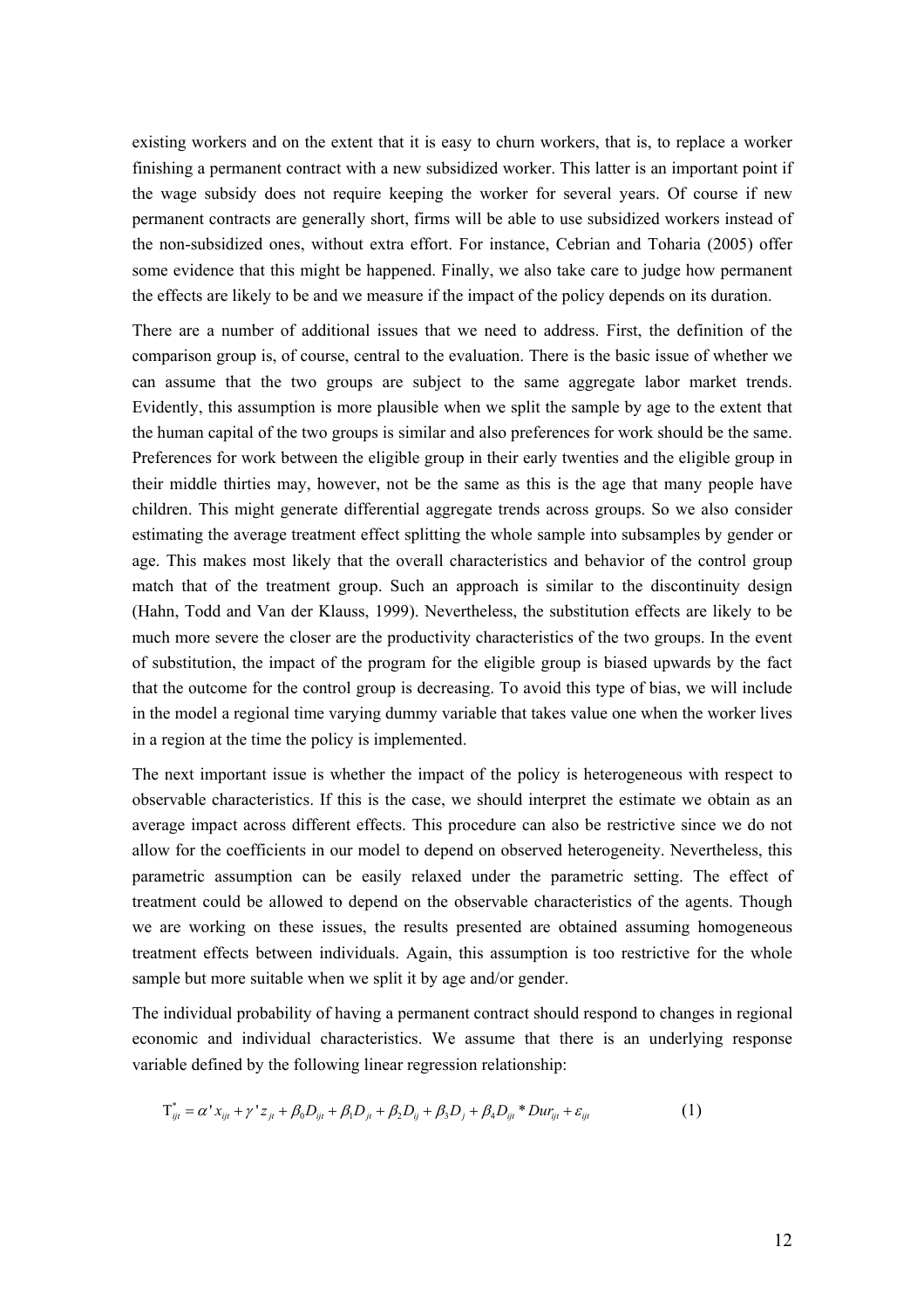where *i* stands for individuals, *j* for regions and *t* for years; the matrix  $x_{ijt}$  contains covariates that vary among individuals and are mainly related to time varying personal and labor characteristics;  $z_{it}$  stands for time varying covariates specific to the region where the individual works<sup>15</sup>. These variables help to identify an unbiased estimate of the policy's effects as they adequately reflect the incidence of changes in other variables that are simultaneously influencing outcomes of the control and treated group under study. Using covariates we extend identification to those instances in which observed compositional differences between treated and controls cause non-parallel dynamics in the outcome variable<sup>16</sup>. We also consider regional fixed effects to control for permanent differences across regions in outcomes.

The policy variable is  $D_{ii}$  and takes value one when the worker *i*, located in region *j* at time *t* is living in a region with wage subsidies and she is eligible, and zero in other case. The rest of "*D"*  variables help to identify an unbiased estimate of the average treatment effect of the policy. The variable  $D_j$  takes value one when the worker is located in a treated region<sup>17</sup>. The variable  $D_{ij}$ takes value one when the individual belongs to the eligible group. The variable  $D_{it}$  takes value one when the worker is in a region that applies the wage subsidy at time *t*. Summarizing, the variables  $D_i$  and  $D_{ij}$  control for permanent differences between treated regions and eligible individuals respectively whereas, the variable  $D_{it}$  controls for time varying regional effects and it helps to identify the existence of general equilibrium effects. This, together with the fixed effects and the regional variability in the eligibility conditions, might remove concerns above the biases related to the endogeneity of the policy.

Finally, we also care about how permanent the effects are likely to be and we multiply the policy variable *Dijt* with its duration. The idea behind this specification is to test whether there is evidence of an important "program introduction effect" in the sense that the impact of the program is much larger in the first year than in subsequent ones. That is, wage subsidies might encourage the conversion of temporary contracts into permanent ones the first year the policy is implemented and have negligible effects afterwards.

Therefore, the key issue from a policy point of view concerns the sign, size and significance of the estimated parameter  $\beta_0$  that measures the true effect of the policy. The estimate of policy incidence on the treatment group,  $\beta_0$ , is estimated as the post-treatment change in outcome for the treatment group, after controlling for the mean change in outcomes observed pre and posttreatment and for the mean differences in outcomes between the treatment and the control group. The parameters  $\beta_1$  and  $\beta_2$  are the treatment group and region specific effects and they

<sup>&</sup>lt;sup>15</sup> Besley and Case (2000) shows that fixed effects models might also mislead the effect of the policy. In this context a potential source of bias is due to the presence of unobservable variables that may determine both the policy and the outcome of interest. In our case, it could be possible that some unobservable measure of pessimism about the region's potential for economic growth may influence both the existence and generosity of the policy and the type of contracts in a particular region. Therefore, the individual variability in the eligibility conditions within regions play an important role in this

<sup>&</sup>lt;sup>16</sup> Under the *Conditional Independence Assumption* the selection of individuals is supposed to be made on observable characteristics and thus, conditioning on those variables, the potential outcomes and the treatment status are independent. Besides the DID also allows selection on time invariant unobservables.

<sup>&</sup>lt;sup>17</sup> Formally, the analysis should also consider the variable "*never treated*", that is  $D_i$  but, given the characteristics of the policy we are analysing, this variable matches with  $D_{ij}$ . Nevertheless, we include in  $x_{ijt}$  controls for the variables determining the eligibility conditions, basically age and gender).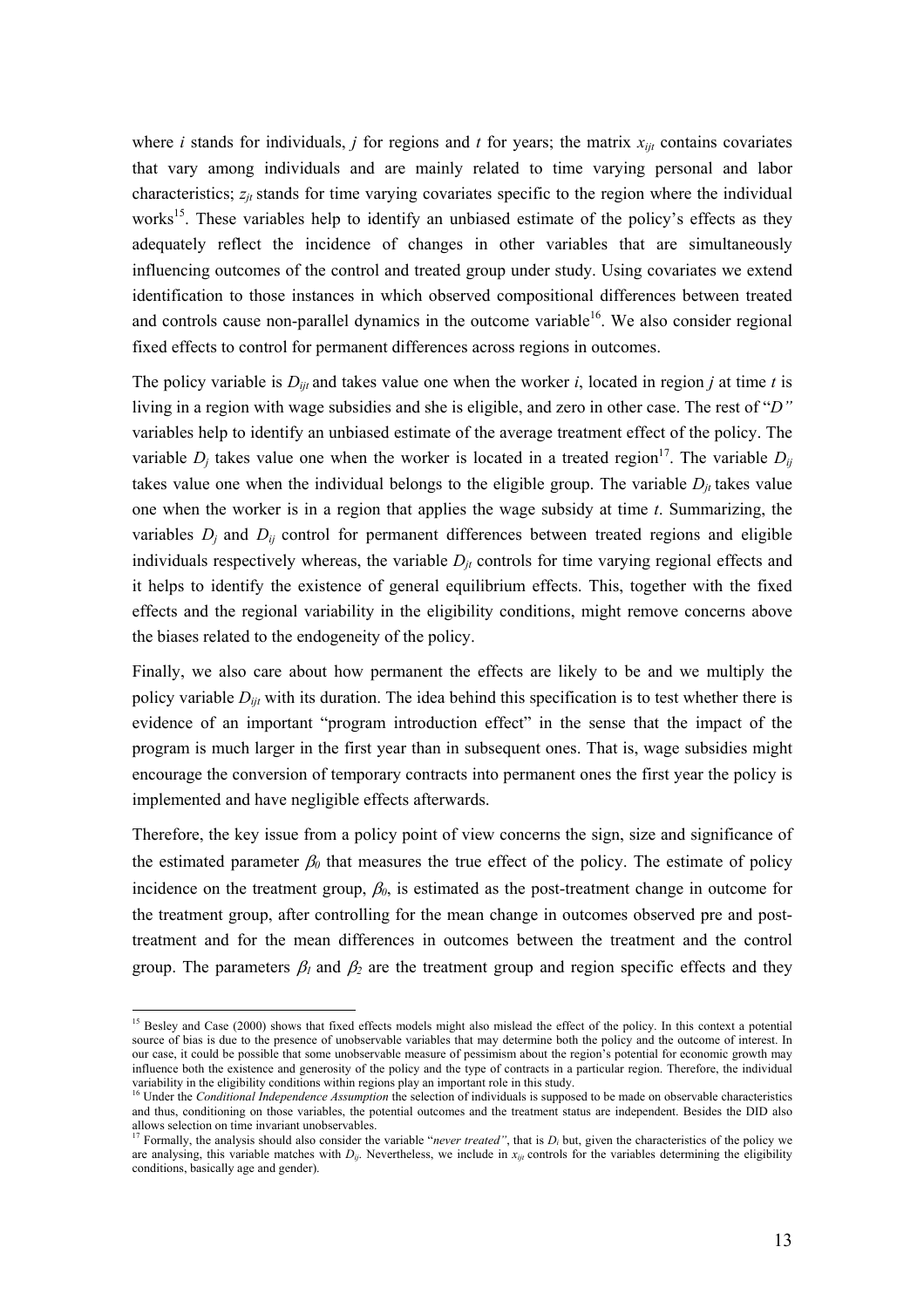account for average permanent differences between the treatment and control group in the first case and between treated regions and non-treated region in the second case<sup>18</sup>. The parameter  $\beta_3$ shows the existence of aggregate effects from the policy. If there is no general equilibrium effect we expect it to be non significant.

Finally  $\varepsilon_{i}$  is the error term whose composition is the following:

$$
\varepsilon_{ijt} = \eta_i + \eta_j + \eta_t + \upsilon_{ijt} \tag{2}
$$

where  $\eta_i$  and  $\eta_j$  describes the individual and regional time-invariant effect,  $\eta_t$  the time effect and  $v_{ijt}$  the random error term of the model. We will assume that the random component  $v_{ijt}$  is independent of both, the individual and region effects. Recall that one advantage of the DID approach is that it controls for unobserved time-invariant differences.

The sample used in the estimation includes all individuals aged 18-64 years who were employed in the non-farm sector, excluding those always unemployed and out of the labor force. The dependent variable is the type of contract for each worker and takes value one if the worker has a job with a permanent contract and zero otherwise. Our specification also includes several personal and labor characteristics such as *age*, *gender*, *educational attainment*, and dummies for *occupation*, *firm size*, *seasonal job*, *full time job, sector of activity, size of the sector in terms of employment* and *private firm's ownership*. Besides, we include time and regional dummy variables such as *share of small firms* and *relative sector specialization*. The year effects capture the impact of macro shocks affecting the probability of getting a permanent job.

One crucial aspect in our analysis is that we have no information regarding a specific individual in our sample being treated or not. What we have is whether she is covered by this policy or not, that is, we will estimate the effect of being potentially treated by the policy.

Given we have not only the information about whether the policy has been implemented or not but also the exact maximum amount of each subsidy in each region and for different personal characteristics, we will estimate two versions of equation (1). In the first one, the variable  $D_{ii}$ will be a binary variable being equal to one for those workers potentially treated in the corresponding year and region. The second version will take advantage of the additional variation in the quantities even within eligible individual groups, along time and across regions to estimate the response of eligible individuals to the change in incentives. Furthermore, we will introduce the exact amount of the subsidy and its square term in order to capture any nonlinear pattern in the treatment effect.

One final but important remark is the usual worry about the presence of additional individual unobserved heterogeneity provoking serial correlation in our dependent variable and also within treatment units (Bertrand, Duflo and Mullainathan, 2003). We will also use two different approaches to deal with this issue. Firstly, following Chamberlain (1980), we allow the

<sup>&</sup>lt;sup>18</sup> The inclusion of these variables comes from the fact that we are not working with a truly randomised experiment. Note that in a randomised experiment, where subjects are randomly selected into treatment and control groups, β*1* should be zero, as both groups should be nearly identical.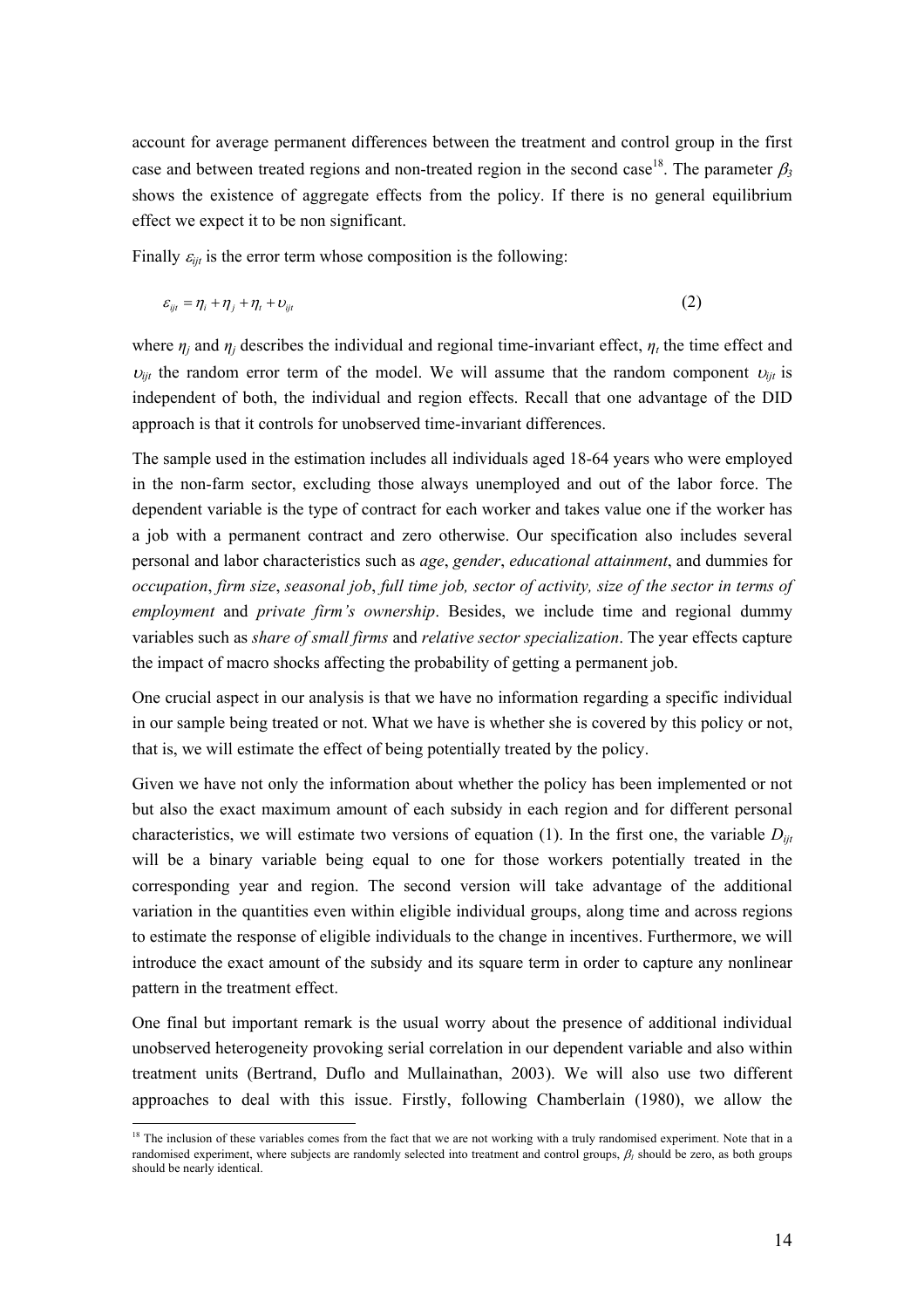unobservable variables to be correlated with some elements of the covariates. A Mundlak version (1978) of Chamberlain´s assumption is to parameterize the aggregate unobserved heterogeneity as a linear projection on the mean of the time varying variables. In our case, this implies to parameterize the aggregate region-sector specific effects as a linear projection on the mean of time varying variables at the individual and at the region-sector level<sup>19</sup>. We specify these covariates:

$$
\omega_{ij} = \pi Z_{ij} + \nu_{ij} \tag{3}
$$

$$
\omega_{\scriptscriptstyle{kij}} = \theta X_{\scriptscriptstyle{kij}} + \nu_{\scriptscriptstyle{kij}} \tag{4}
$$

where  $Z_{ij}$  and  $X_{kij}$  represent average covariates over time at the aggregate and individual level respectively. A second approach to deal with unobserved heterogeneity is the usual random effect one. Another possibility would be to apply a conditional maximum likelihood estimator to our equation but, in that case,  $\beta_0$  would not measure the average treatment effect, given that no distribution assumption had been made for the unobserved component so  $β_0$  is not measuring the effect for the mean worker (See Wooldridge, 2004).

#### *4.2 The Transition Rate to Permanent Employment: The Econometric Approach*

Given that the Social Security records offer the duration of the spells of employment and unemployment on a monthly base the appropriate approach is to study the exit rate from a temporary contract as a discreet duration model. Moreover discreet time duration models allow specifying with enough flexibility the time dependence characteristics of the exit rate, as well as to incorporate in the analysis explanatory variables with temporary variability (Alison 1982). In addition, discreet duration models put in evidence the narrow existing correspondence between duration and discreet choice models.

As it is traditional in the literature of duration models the objective function is to estimate the exit rate. For each individual we observe the duration in a determined state -duration of an episode of temporary contracting-, from *t=1* up to *k-month* in which the individual changes of situation to any of the competing alternatives or remains in the same state. A common alternative to estimate the hazard rate consists of transforming the duration model in a sequence of discreet choice equations defined on the surviving population at each duration (Jenkins, 1995). In this case, we define a binary variable  $y_{ikj}$ , that takes value one when the worker changes state at time *k* to state *j*, and zero otherwise.

This expression has exactly the same form that the likelihood function of a discreet choice model where  $y_{jk}$  is the binary endogenous dependent variable, once we have rearranged the database so there are so many rows by individual as time intervals -months in this case-, in

<sup>&</sup>lt;sup>19</sup> The statistical result at work is that the group mean is a sufficient statistic for estimating the unobserved effect specific to the corresponding level. The resulting slope estimators are not a function of these unobserved effects, which implies that they are consistent. By using this formulation, Mundlak (1978) maintains that the difference between the fixed and random effects approach is based on incorrect specification.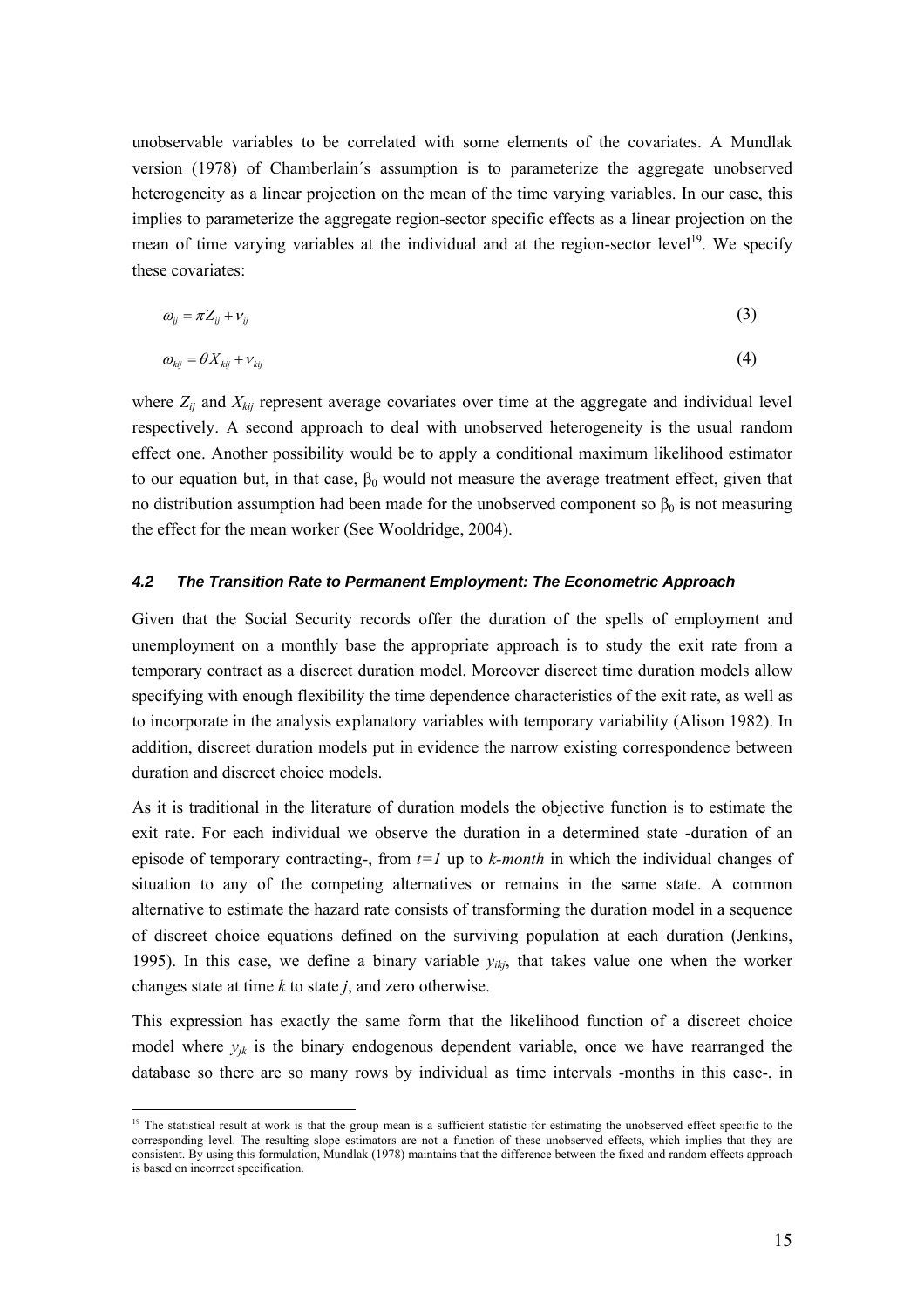which the worker has remained in the initial situation (Allison, 1982; Jenkins, 1995). The corresponding probability term of the likelihood function when we estimate the duration model as a binary discreet choice model is:

$$
P_{j}(t) = \frac{\exp(\varphi_{ji} + \alpha' x_{ij} + \gamma' z_{ji} + \beta_{0} D_{ij} + \beta_{1} D_{ji} + \beta_{2} D_{ij} + \beta_{3} D_{j})}{\sum_{j=0}^{J} \exp(\varphi_{ji} + \alpha' x_{ij} + \gamma' z_{ji} + \beta_{0} D_{ij} + \beta_{1} D_{ji} + \beta_{2} D_{ij} + \beta_{3} D_{j})}
$$
(5)

where  $J=0,1,2,3$  for the competing risk model. Given the above specification the competing risk model is estimated as a multinomial logit.

In the previous specification we have assumed that all the heterogeneity is due to observable characteristics. Nevertheless, it is also possible that unobserved characteristics such as the individual's preference for leisure or individual's ability constitute a factor of heterogeneity in the hazard rate among observations. As it has been extensively shown in the literature, the existence of unobserved heterogeneity in duration models might give rise to spurious duration dependence and bias the estimated coefficients<sup>20</sup>. In relation to the temporary hazard rate, the unobserved heterogeneity might miss-specify the duration dependence term. For instance, if more motivated workers find a permanent employment more quickly, the share of workers who remain in the temporary situation might grow along time. Moreover, one important characteristics of the competing risk model with unobserved heterogeneity is that the hypothesis of independence of irrelevant alternatives is not imposed anymore.

The unobserved heterogeneity term usually is specified as a random variable with a given distribution and it can be specific to each labour state as in Katz and Meyer, (1990) or common to all labour states as in Flinn and Heckman, 1982. The most common procedure to take into account this term is to add to the hazard function as a multiplicative stochastic error. The corresponding probability term of the likelihood function when we estimate the duration model as a binary discreet choice model is:

$$
P_{j}(t) = \frac{\exp(\varphi_{jt} + \alpha' x_{ijt} + \gamma' z_{jt} + \beta_0 D_{ijt} + \beta_1 D_{jt} + \beta_2 D_{ij} + \beta_3 D_j + v_j)}{\sum_{j=0}^{J} \exp(\varphi_{jt} + \alpha' x_{ijt} + \gamma' z_{jt} + \beta_0 D_{ijt} + \beta_1 D_{jt} + \beta_2 D_{ij} + \beta_3 D_j + v_j)}
$$
(6)

where  $\nu$  describes the unobserved heterogeneity term. We follow the approach proposed by Heckman and Singer to specify the unobserved heterogeneity term. We assume that each hazard rate has two support points. Besides, we allowed two types of individuals, so that each type is characterized by a unique set of points of support and the corresponding probability,  $\pi_m$ . The points of support and the associated probabilities are estimated jointly. Following McFadden and Train (2000) the likelihood function of a mixed multinomial logit is:

<sup>&</sup>lt;sup>20</sup> In general terms, the unobserved heterogeneity component allows controlling for specification problems as the omission of relevant variables or measurement errors in the endogenous variable (see Lancaster, 1979, 1990).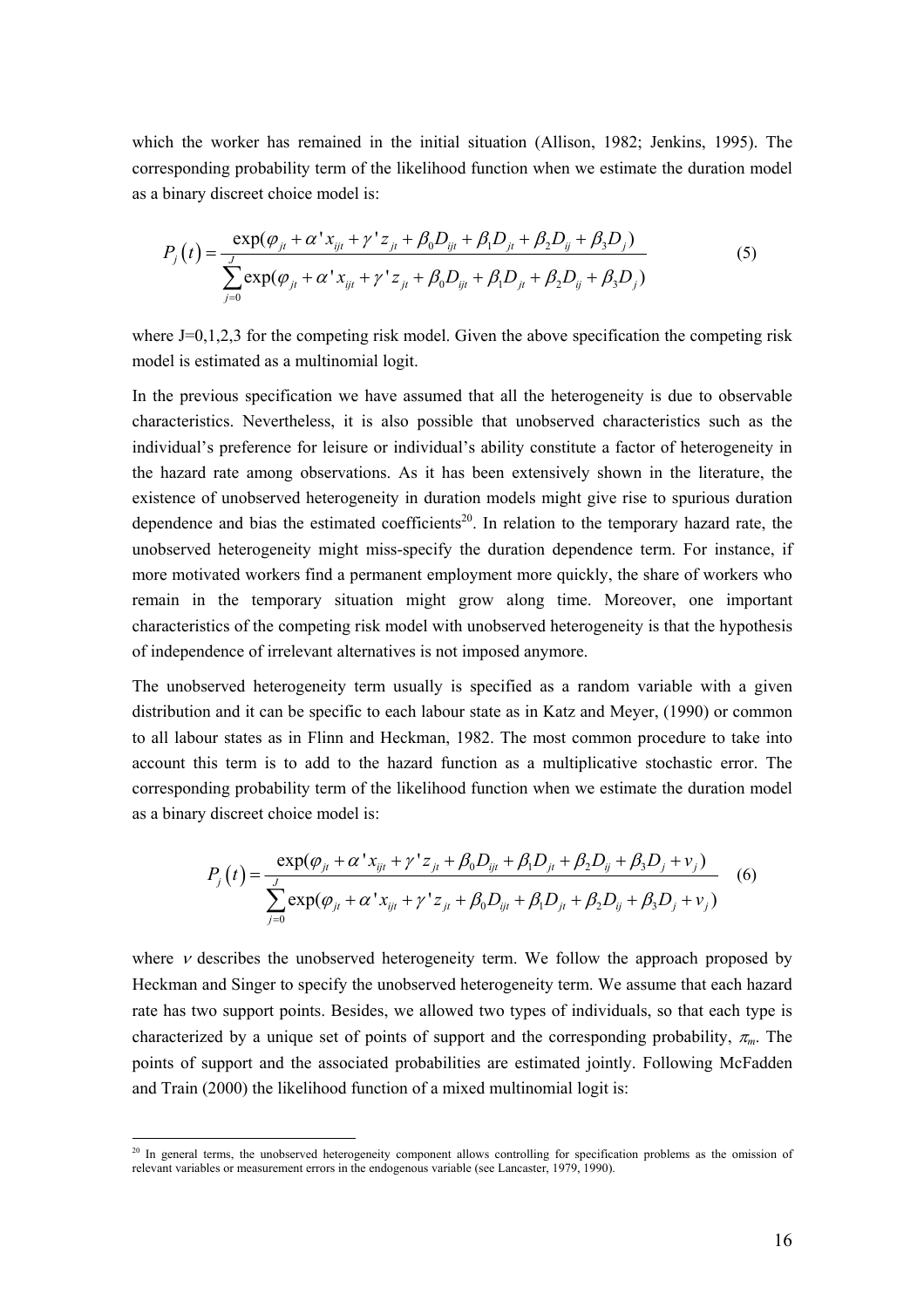$$
\ln L = \sum_{i=1}^{N} \sum_{j=1}^{J} y_{ij} * \ln(\Pi_{ij})
$$
\n(7)

where  $y_{ii}=1$  if the worker changes to state *j* and zero otherwise. We also define the term  $\Pi_{ii}$ :

$$
\Pi_j = \sum_{m=1}^{M} \pi_m P_j(t) \tag{8}
$$

where *m* represents the points of support and  $\pi_m$  the corresponding probabilities.

### **5 Results**

### *5.1 The Effects of Wage Subsidies over the Permanent Employment Rate*

This section presents the results of estimating the effect of wage subsidies on the individual probability of having a permanent contract. Firstly we estimate the impact of the wage subsidy when the policy variable is represented by a dummy variable that takes value one when the individual is eligible for the wage subsidy and zero otherwise. In order to check the robustness of the results we estimate different version of this model. Moreover, given that the assumptions implicit in the DID approach may not be completely fulfilled in our sample, we also estimate the treatment effect of the policy once we split the initial by gender or age. Again theses estimators help us to evaluate the robustness of the results.

In Table 15 we display the main results relative to the policy variable for each model estimation and in Tables 16 and 17 we display all the estimated parameters for the Mundlack's correction and the random effects model.

The first column of Table 8 shows the *logit* estimates without adding additional covariates while in the second column we add regional and time dummies. We can see that the coefficient is not significant or shows a negative sign in some cases. But, once we introduce region and year dummies, we obtain a clearly positive and significant effect of this policy over the probability of having a permanent contract. The third column shows the results for our final specification but without any additional control for the presence of unobserved individual effects. We obtain that the effect of this policy, for the full sample, is positive and significantly different from zero. We can also see that the effect is larger for females than for males and also larger for young workers, being non-significant for old workers. Other relevant variable of our model is the "duration of the policy". In this case the coefficient is significantly different from zero and negative. This is telling us that the effect of these subsidies is decreasing with the number of years the policy is implemented. That is, there is a "programme introduction effect". We have computed the period in which the net effect of the policy turns to be negative, which is around four years for the full sample in this model.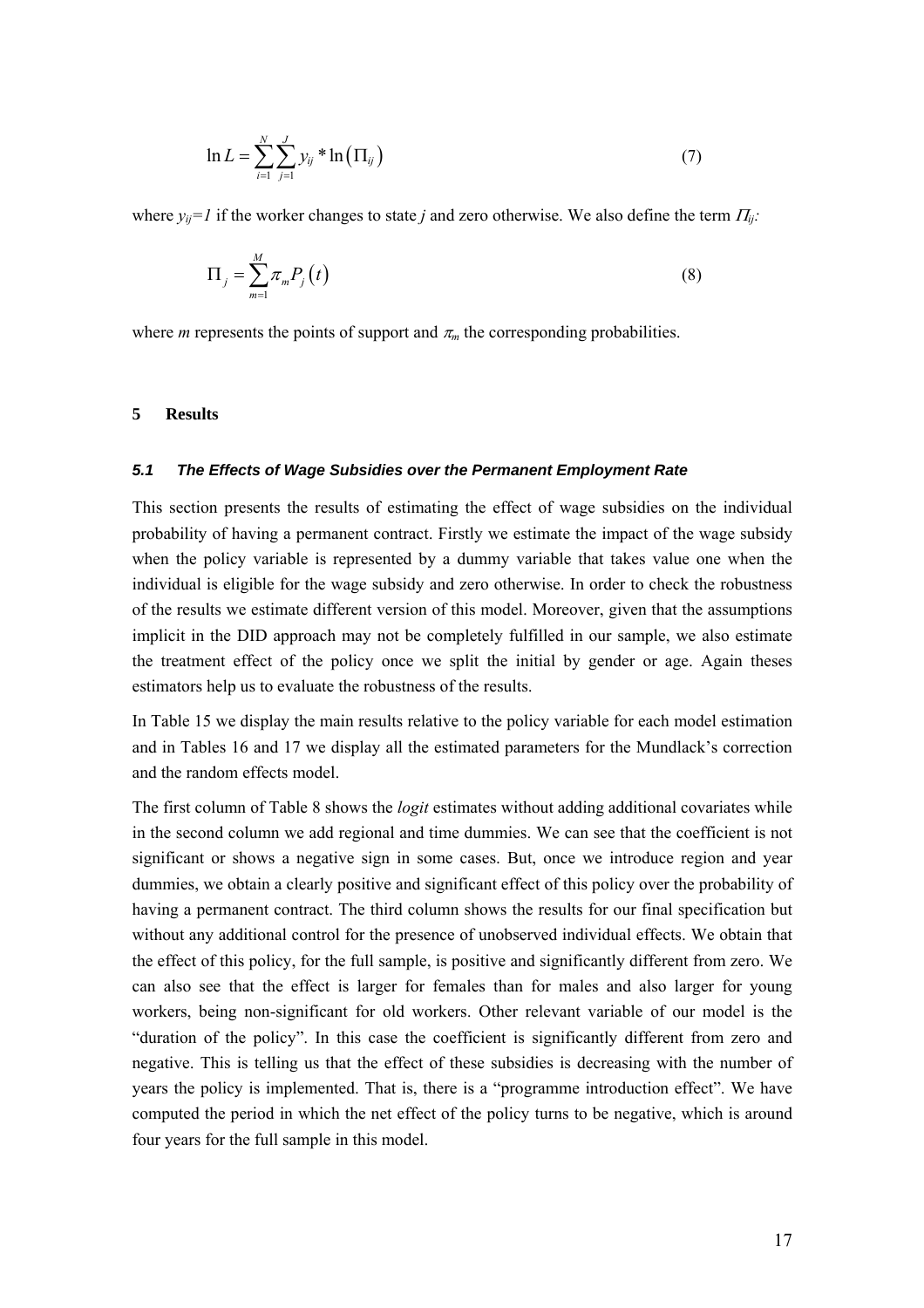The last two columns show the results when we control for the presence of unobserved individual heterogeneity. The Mundlack correction leaves our results almost the same as in the *logit* model<sup>21</sup>. When we assume a normal distribution for this heterogeneity the results change in the sense that the estimated effect of the policy is larger but highly decreasing. In fact, under this specification the wage subsidy has only a positive effect for the first two years of implementation. With this last specification, the evaluation of the treatment effect depends substantially on the shape of the distribution function for the unobserved component, which could be not similar to the normal one. We are now trying to estimate using a semi-parametric assumption about this distribution given the more sensible distribution of unobserved components should be one with basically two mass points: a very negative one which makes people do not work under permanent contracts and a very positive one which provokes just the opposite.

In order to quantify the effects found in our previous regressions, we have computed in Table 18 the marginal effect of being subject to the policy, varying with the number of years the policy may have been implemented. As can be seen, the effect is the largest one in the first year for the full sample and decreasing afterward. These marginal effects with the random effect specification are basically the same but depends substantially on the specific value of the unobserved component.

Other interesting result obtained is relative to the  $D_{it}$  variable. Recall that this variable may capture equilibrium effects since it takes value one when the individual is located in a region where and at the time when the policy is implemented, independently of the eligibility conditions. This variable is statistically significant and shows a negative effect over the individual probability of getting a permanent contract except for the group of older workers. This implies that the probability of having a permanent contract is lower for non-eligible workers when the policy is implemented.

To check the robustness of the result we have estimated the random effects model for a subsample of workers with tenure lower than five years<sup>22</sup>. This sample selection rests on the idea that these are the workers that potentially might be strongly affected by these regional subsidies. Evidently, in this subsample the share of young workers is larger whereas the share of permanent workers is much lower. Nevertheless the estimated parameters are close to those found in previous estimations. Concretely, the results are almost the same as for the subsample of young workers.

Secondly we estimate the effect of the policy taking into account the maximum amount of the subsidy. This second exercise is interesting since it allows to compute the elasticity of the probability of having a permanent contract in relation to a marginal increase in the subsidy. Besides, we test if there is a non-linear relation between the probability of having a permanent contract and the amount of the subsidy. The idea is to measure whether the policy is efficient in

<sup>&</sup>lt;sup>21</sup> This result means that the time-invariant heterogeneity is already capture by the DID specification problems. <sup>22</sup> We do not present the results but they are available upon request.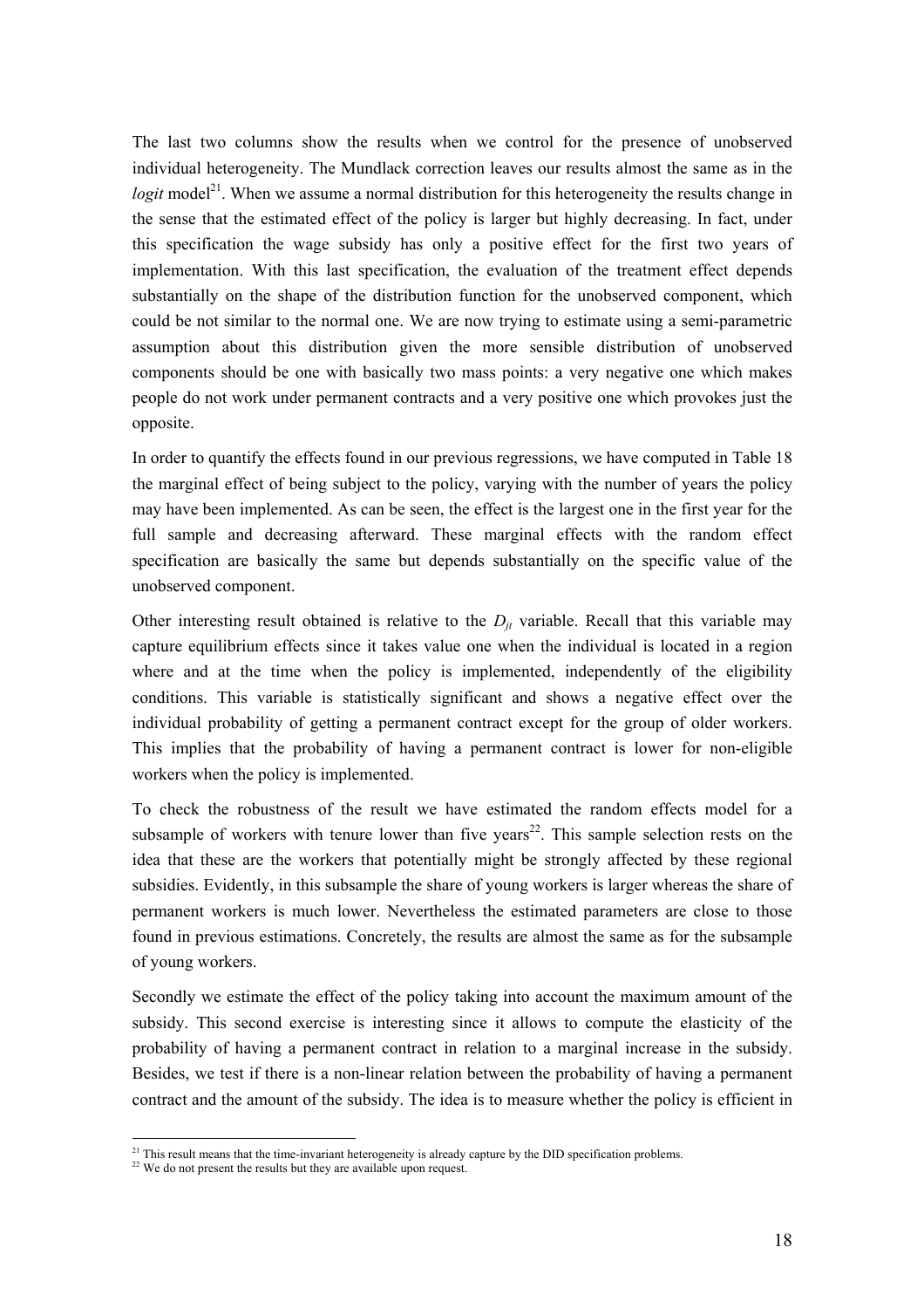the sense that an extra euro of subsidy increases this probability. As it was done before, we estimate the model considering different specifications and splitting the sample by gender or age. Nevertheless, we only show a summary of the results in Table 19 where we display the results relative to the policy parameter  $\beta_0$  for the different specifications.

We obtain that the effect of the wage subsidy is positive but since we also get a negative coefficient for the square term we have to conclude that the impact of the policy is positive but at a decreasing rate. We have computed the maximum in each case and for the full sample this is around 8.000€. In this model the effect is larger for males than for females, that is, the probability of working under a permanent contract for men is more sensible to a change in the incentives than the one for females. As before, the effect is also larger for young workers.<sup>23</sup>

Finally, we have computed in Table 20 the elasticity of the probability of being working under a permanent contract with respect to the quantity of the subsidy (measured in thousand euros). We can see that this elasticity is quite small, being only substantial for young workers. For these workers the policy seems to be quite effective given the reaction to an increase in the subsidy is quite large.

# *5.2 The Effects of Wage Subsidies over the Transition Rate to Permanent Employment*

To be completed.

## **6 Conclusions**

Spain is one of the countries with the highest rate of temporary contracts and given this might bring negative costs in terms of efficiency and equity conditions, national and regional governments have designed policies to foster the creation of permanent employment. Since the labor reform of 1997 the national government offered discounts in payroll taxes for new permanent contracts. Simultaneously, since 1997, different regional governments have also begun to encourage permanent employment by offering wage subsidies to new permanent contracts for certain type of workers, in some cases, and for all workers in others.

In this paper we use the information of these regional policies to measure the impact of wage subsidies on the creation of permanent employment. One interesting point of this exercise is that we take advantage from all the variability derived from these regional policies, that is, regional, time and individual eligibility criteria. Since we have longitudinal data we apply a Differencein-Differences approach to estimate the effects of regional wage subsidies over the probability of getting a permanent contract. With this approach we control for observed and unobserved heterogeneity between control and treatment groups. To check the robustness of the results we also estimate the model splitting the whole sample by age or gender. Two main empirical approaches are applied. Firstly we estimate the incidence of regional wage subsidies on the

 $\overline{a}$  $^{23}$  In this model we do not consider the discounts in the payroll taxes offered by the national government.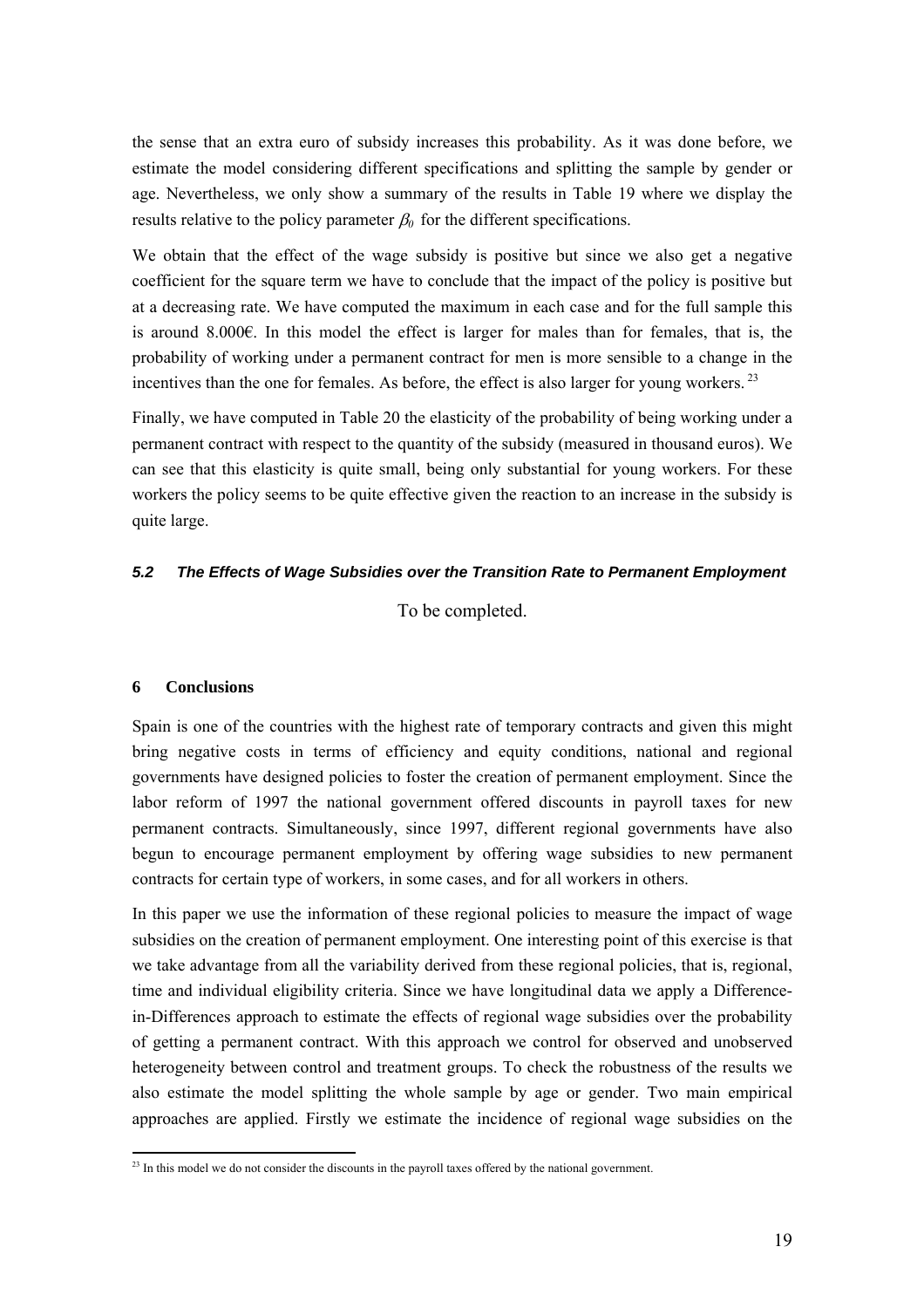permanent employment rate. Secondly, we examine their impact on the transition rate to a permanent employment.

From our preliminary results, we can conclude that the policy of subsidizing permanent contracts shows a small positive effect over the rate of permanent contracts. Moreover, the estimated average treatment effect shows a highly decreasing pattern over the duration of the policy implementation. The effect of being subject to this policy is larger for females than for males (the estimated marginal effect for females is 3.9 percentage points of increase over the rate of permanent contracts) but the predicted elasticity to the amount of the subsidy is not larger for females than for males. Maybe, having larger subsidies for females than for males is, given this result, not very useful.

Finally, we can evaluate the predicted elasticity with the figures of 2002. We obtain that an increase of 1.000€ for the mean value of the subsidy in Spain that year, would have made the number of permanent contracts to increase in around 40.000 more contracts. Not much if we could evaluate the cost of such a measure.

One final conjecture for the decreasing pattern found in the treatment effect is that firms quickly adapt their strategies to these policies that are not well controlled once the money has been transferred to the firm. Hence, some of them could be using these subsidies to substitute previous permanent contracts for new ones and hence, the total number of permanent contracts will not go up substantially. Furthermore, the larger effect found for young workers, which is exactly what finds other papers evaluating the same labor market reform, could be working as reducing the number of temporary contracts the young workers need in order to be tested by the firm.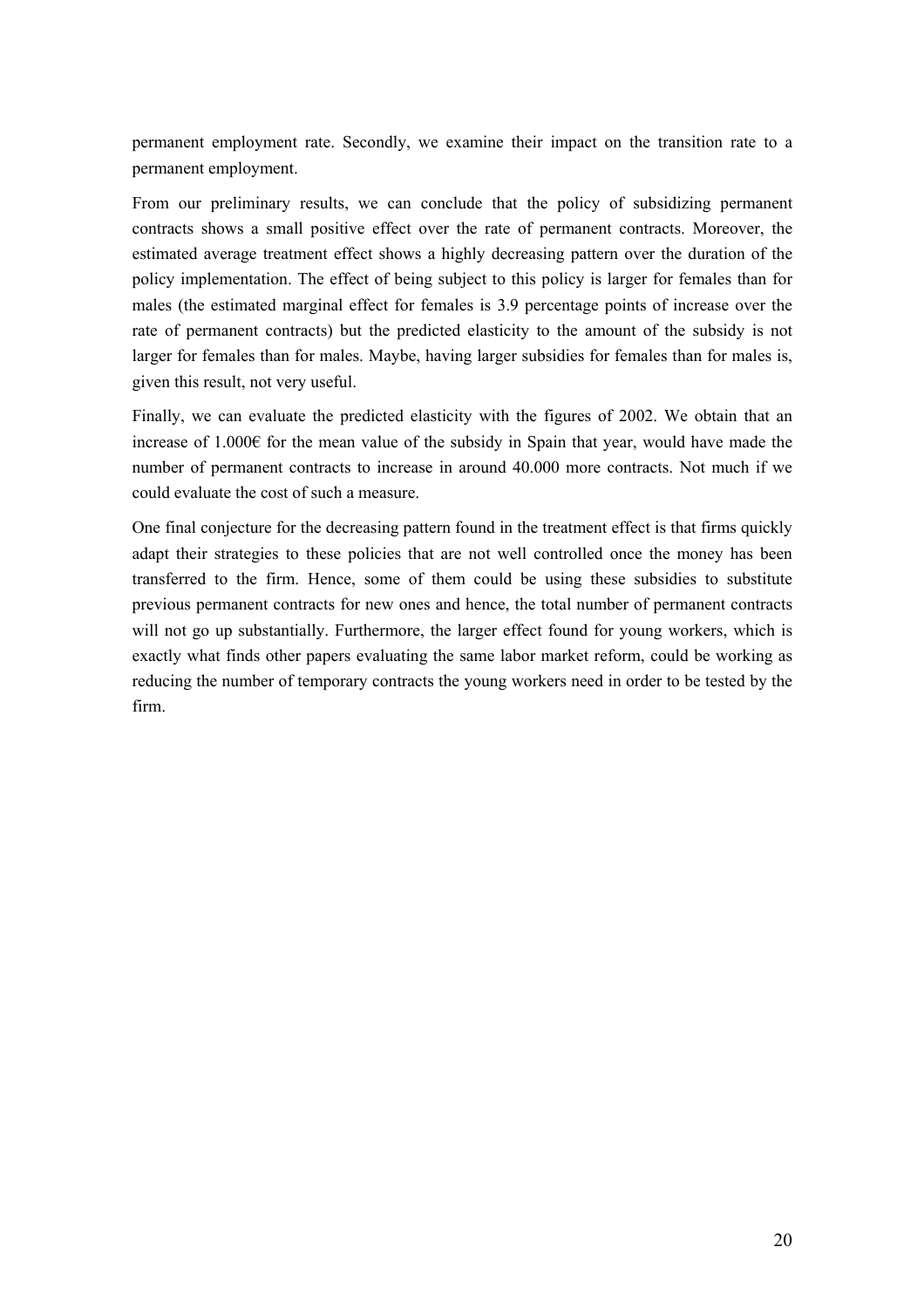### **References**

Anderson, P. And Meyer, B. (1997): "The Effects of Firm Specific Taxes and Government Mandates with an Application to the U.S. Unemployment Insurance Programme", *Journal of Public Economics*, 65(2), pp 119-145.

Angrist, J.D. (2003): "Treatment Effect Heterogeneity in Theory and Practice", Working Paper NBER 9708.

Bertrand, M. Dulfo, E. and Mullainathan, S. (2002): "How Much Should We Trust Differences-In-Differences Estimates?" Working Paper, MIT

Bentolila, S. and Dolado, J.J. (1994): "Spanish Labour Markets" *Economic Policy*, 18, 55-99.

Bentolila, S. and Saint-Paul, G., (1992): "The Macroeconomic Impact of Flexible Labour Contracts, with an Application to Spain" *European Economic Review*, 36(5), 1013-1047.

Besley, T. and Case, A. (2000): "Unnatural Experiment? Estimating the Incidence of Endogenous Policies", *The Economic Journal*, 110, F672-694.

Blanchard, O. and Landier, A. (2002): "The Perverse Effects of Partial Labour Market Reform: Fixed-Term Contracts in France" *The Economic Journal*, 112 (June), 214-244.

Blundell, R. and Costa, M. (2002): "Alternative Approaches to Evaluation in Empirical Microeconomics" Working Paper Centre for Microdata Methods and Practice CWP10/02.

Blundell, Richard and Thomas MaCurdy, (1999): "Labor Supply: A Review of Alternative Approaches," in Ashenfelter, Orley and David Card, eds., Handbook of Labor Economics 3 (Amsterdam: North-Holland, 1999).

Casquel, C. y Cunya, A. (2004): "The Dynamics of Temporary Jobs: Theory and some Evidence for Spain" *mimeo*.

Cahuc, P. (2001): "Temporary Jobs, Employment Protection and Labour Market Performance". *IZA Discussion Paper* 260.

Cebrián, I. and Toharia, L. (2005): "Are Spanish Open-Ended Contracts Permanents? Duration and trajectory analyses", *mimeo.* 

Chamberlain, G. (1980): "Analysis of Covariance with Qualitative Data." *Review of Economic Studies* 47:225–238.

Chamberlain, G. (1984): "Panel Data" in Griliches, Zvi and Michael D Intriligator (eds), *Handbook of Econometrics*, Vol. II, Ch 22, Elsevier Science Publishers, 1247-1318.

Donald, S.G and Lang, K. (2001): "Inference with Difference in Differences and Other Panel Data", Working Paper, University of Texas, 2001.

Dolado, J., García-Serrano, C. and Jimeno, J. (2002): "Drawing Lessons from the Boom of Temporary Jobs in Spain". *The Economic Journal,* 270-295.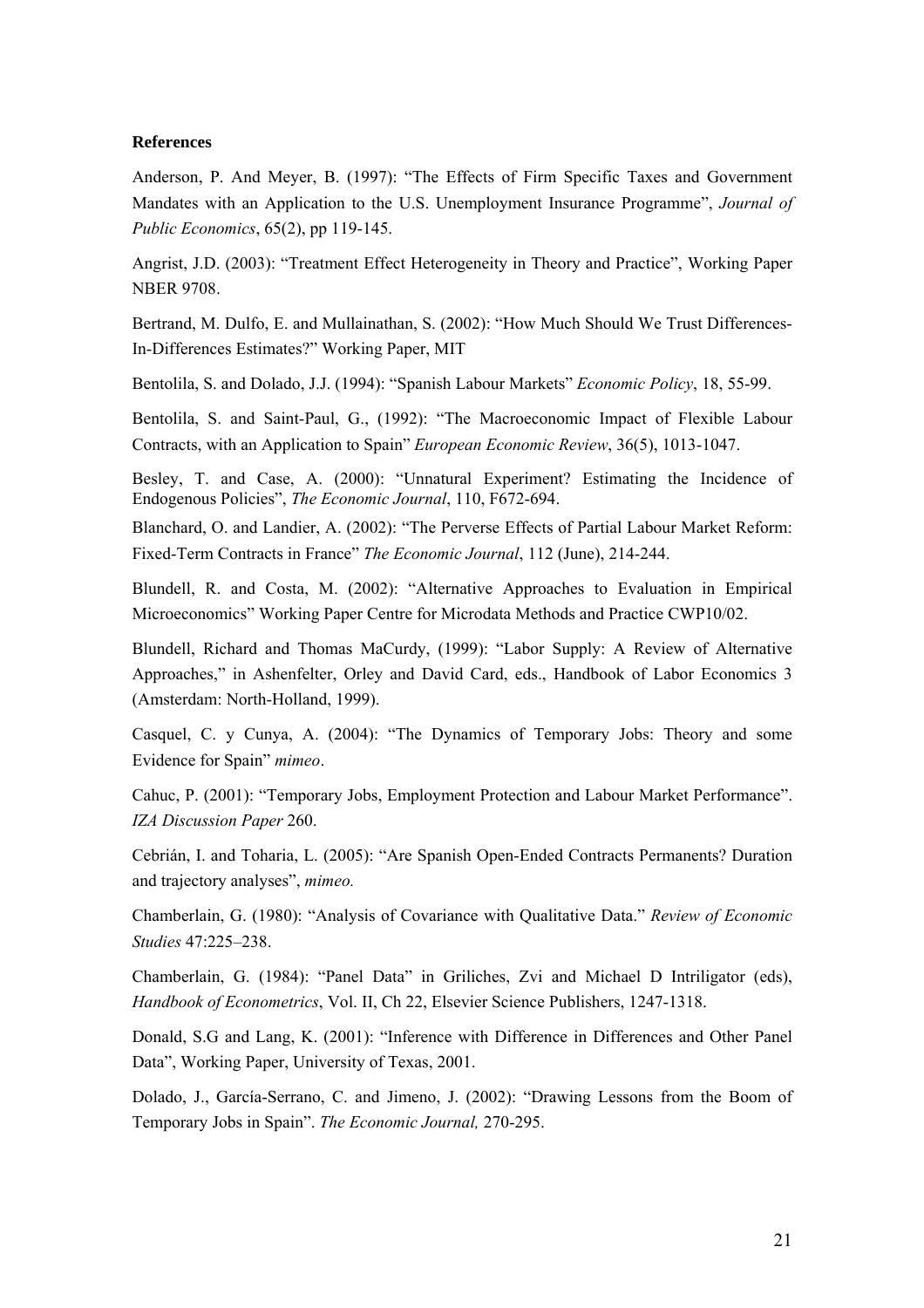Dolado, J., García-Serrano, C. and Jimeno, J. (2003): "Targeted Employment Policies and Partial Labour Market Reforms: Theory and Empirical Evidence" *mimeo*.

Dolado, J., Jansen, M. and Jimeno, J. (2004): "Dual Employment Protection Legislation: a Framework for Analysis" *mimeo*.

Farber, H. (1999): "Mobility and stability: the dynamics of job change in labour markets". In: O. Ashenfelter and D. Card (Eds.), *Handbook of Labour Economics,* vol 3B, North Holland, Amsterdam.

García Pérez, J.I and Rebollo, Y. (2004): "Wage Mobility through Job Mobility: A Multinomial Endogenous Switching Approach". CentrA, Working Paper Nº70.

García Pérez, J.I and Rebollo, Y. (2005): "Diferencias en Temporalidad entre Regiones Españolas: ¿Es un problema de Costes" en Cuestiones Clave de la Economía Española, Perspectivas Actuales 2004, Centro de Estudios Andaluces.

García-Serrano, C. (2004): "Temporary Employment, Working Conditions and Expected Exists from Firms". *Labour*, 18(2), 293-316.

Gruber, J. and Madrian, B.C., (1997): "Employment separation and health insurance coverage," Journal of Public Economics, Elsevier, vol. 66(3), pages 349-382

Güell, M. (2003): "Fixed Term Contracts and Unemployment: an Efficiency Wage Analysis". Princenton University*,* IRS, Working Paper N 433

Güell, M. and Petrolongo, B. (2003): " How Binding Are Legal Limits? Transitions from Temporary to Permanent Work in Spain". IZA Discussion Paper 782.

Guo, G. y Rodríguez, G. (1994): "Estimating a multivariate proportional hazards model for clustered data using the EM algorithm, with an application to child survival in Guatemala" *Journal of the American Statistical Association* 81, 969-976.

Hahn, J. and Angrist, J. (1999): "When to Control for Covariates? Panel Data Asymptotic Results for Estimates of Treatment Effects", Technical Working Paper NBER T0241.

Hahn, J., Todd, P. and Van der Klaauw, W. (1999): "Identification and Estimation of Treatment Effects with Regression Discontinuity Design", Working Paper, UNC, November.

Heckman, J.J. y Singer, B. (1984): "The Identifiably of the proportional hazard model", *Review of Economic Studies*, 51, 231-241.

Holmlund, B. and Storrie, D. (2002): "Temporary Work in Turbulent Times: The Swedish Experience" *The Economic Journal*, 112 (June), 214-244.

Jimeno, J.F. and Toharia L. (1992): 'Productivity and Wage Effects of Fixed-Term Employment: the case of Spain'. FEDEA Working paper 9211

Jimeno, J.F. and Thoaria, L. (1993): "The Effects of Fixed-Terms Employment on Wages: Theory and Evidence from Spain". *Investigaciones Económicas*, 17(3), 475-494.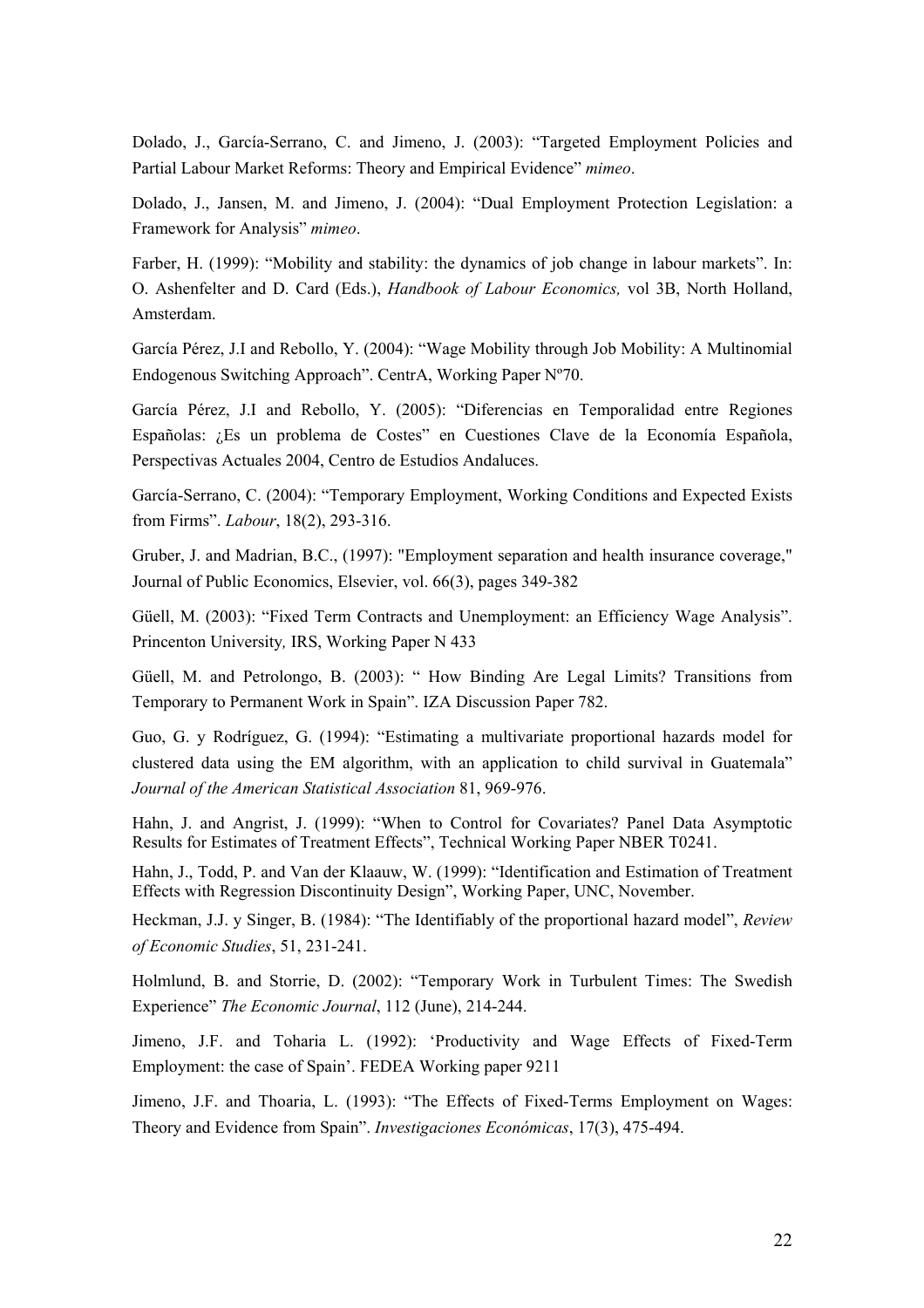Katz, L.F. y Meyer, B.D (1990): "Unemployment Insurance, Recall Expectations and Unemployment Outcomes", *Quarterly Journal of Economics*, 105, 973-1002.

Kugler, A. Jimeno, J.F. and Hernanz, V. (2003): "Employment Consequences of Restrictive Employment Policies: Evidence from Spanish Labor Market Reforms", *FEDEA,* working paper, 2003-14.

Marloes, Z., Van den Berg, G. y Heyma A. (2004): "Stepping Stones for the Unemployed: The Effect of Temporary Jobs on the Duration until Regular Work", IZA Discussion Paper Nº 1241

Meyer, B. (1995): "Natural and Quasi-Natural Experiments in Economics" *Journal of Bussines and Economic Studies",* XXII, 151-162.

Mundlak, Y. (1979): "On the Pooling of Time Series and Cross Section Data, *Econometrica*, 46, 69-85.

Saint-Paul, G. (1996): "On the Political Economy of Labour Market Flexibility", *NBER Macroeconomics Annual*, 8, 151-196.

Toharia, L. (2002): "El Modelo Español de Contratación Temporal". *Temas Laborales*, Nº 64, 117-139.

Wasmer, E. (1999). "Competition for Jobs in a Growing Economy and the Emergence of Dualism in Employment" *Economic Journal,* July 1999, 109(457), 349-371.

Wooldridge, J. (2004). "On the Robustness of fixed effects and related estimators in correlated random efficient panel data models". The Institute for Fiscal Studies Working Paper CWP04.

Yamaguchi, K. (1996): "Alternative approaches to unobserved heterogeneity in the analysis of repeatable events" in *Socialogical Methodology 1986,* ed. B. Tuma Washington, D.C., American Sociological Association.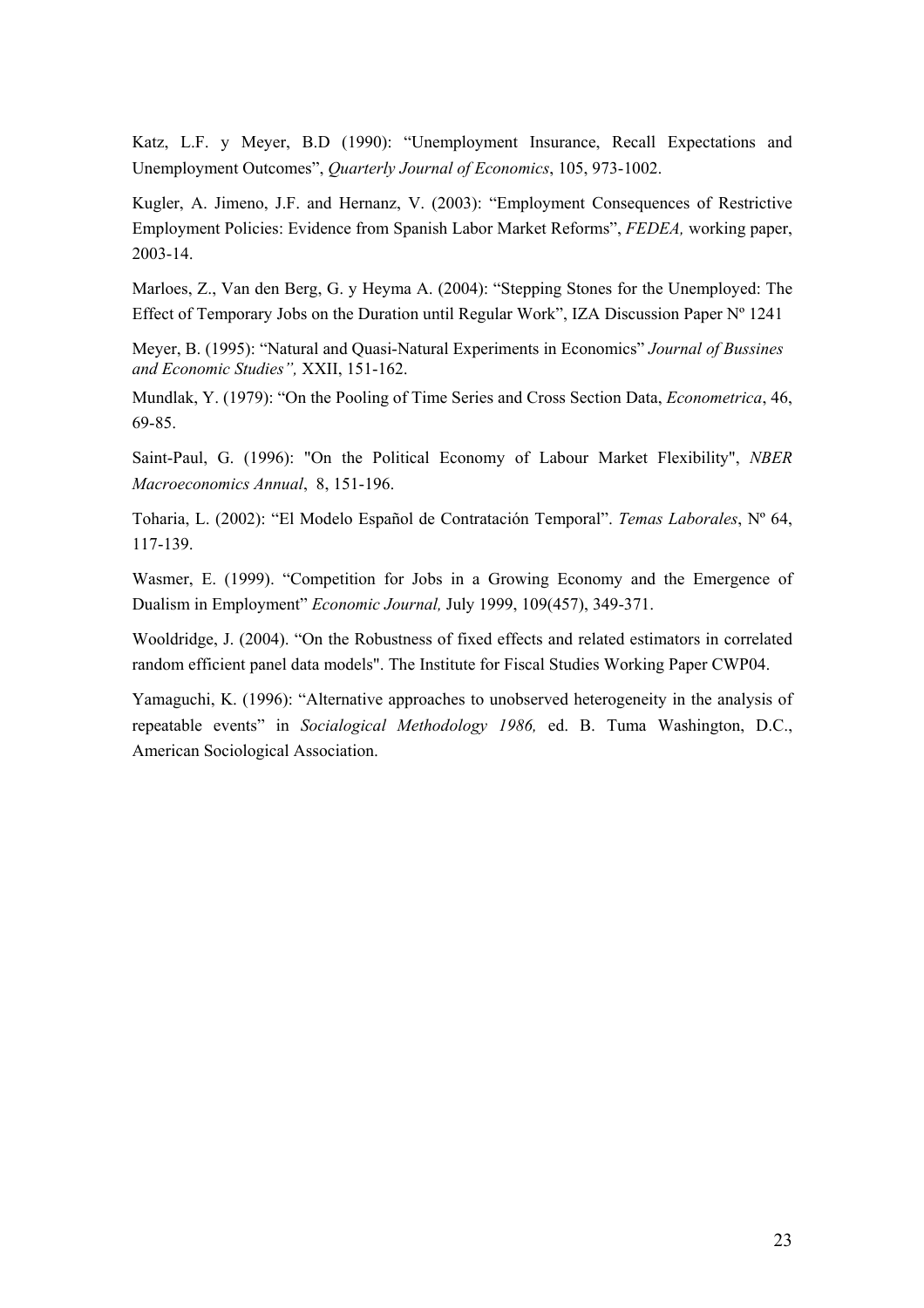# Main Statistics

|                       | 1995  | 1996  | 1997     | 1998  | 1999  | 2000  | 2001  | 2002  | 1995-2002* |
|-----------------------|-------|-------|----------|-------|-------|-------|-------|-------|------------|
| <b>Spain</b>          | 65.6% | 66.9% | 67.4%    | 67.8% | 67.9% | 68.6% | 69.2% | 69.7% | 4.1        |
| Andalusia             | 60.2% | 60.3% | 61.4%    | 60.7% | 59.1% | 58.5% | 57.9% | 56.8% | $-3.4$     |
| Aragon                | 70.9% | 71.5% | 71.1%    | 71.5% | 70.9% | 73.4% | 74.6% | 76.6% | 5.7        |
| Asturias              | 76.4% | 74.9% | 76.2%    | 75.9% | 75.4% | 72.8% | 73.1% | 71.1% | $-5.3$     |
| Balearic Islands      | 67.0% | 69.2% | 70.1%    | 70.2% | 70.3% | 71.3% | 70.7% | 72.8% | 5.8        |
| Canary Islands        | 55.8% | 56.1% | 58.8%    | 58.5% | 58.7% | 63.9% | 60.6% | 59.6% | 3.8        |
| Cantabria             | 69.3% | 70.4% | 70.4%    | 70.1% | 72.6% | 71.5% | 73.8% | 74.8% | 5.5        |
| Castilla-León         | 68.1% | 70.9% | 69.5%    | 70.7% | 70.8% | 73.1% | 72.0% | 71.5% | 3.4        |
| Castilla-La Mancha    | 56.1% | 62.5% | $60.1\%$ | 61.0% | 62.8% | 64.1% | 63.7% | 64.0% | 7.9        |
| Catalonia             | 65.2% | 65.7% | 66.9%    | 69.1% | 69.3% | 71.2% | 74.9% | 76.1% | 10.9       |
| Valencia              | 56.7% | 59.8% | 58.6%    | 62.1% | 63.0% | 65.3% | 65.5% | 64.1% | 7.4        |
| Extremadura           | 64.6% | 70.5% | 67.4%    | 67.8% | 66.3% | 65.9% | 63.5% | 64.8% | 0.2        |
| Galicia               | 67.1% | 67.6% | 67.4%    | 67.7% | 66.8% | 66.1% | 65.7% | 66.1% | $-1.0$     |
| Madrid                | 78.2% | 77.7% | 78.2%    | 77.8% | 78.9% | 78.1% | 79.6% | 79.7% | 1.5        |
| Murcia                | 61.2% | 62.7% | 62.1%    | 62.8% | 61.8% | 62.5% | 62.3% | 62.1% | 0.9        |
| Navarra               | 70.1% | 73.5% | 73.6%    | 74.3% | 75.7% | 74.1% | 74.6% | 73.8% | 3.7        |
| <b>Basque Country</b> | 66.5% | 68.8% | 68.1%    | 68.9% | 68.0% | 68.9% | 68.9% | 70.3% | 3.8        |
| Rioja                 | 73.6% | 70.2% | 69.7%    | 72.6% | 73.0% | 75.1% | 77.3% | 77.4% | 3.8        |

*1. Table 1: Percentage of Permanent Contracts by regions 1995-2002 (EPA)* 

\*Differences in percentage points



*1. Figure 1: Rate of Permanent Employment, Spanish Regions (EPA, 1995-2002)*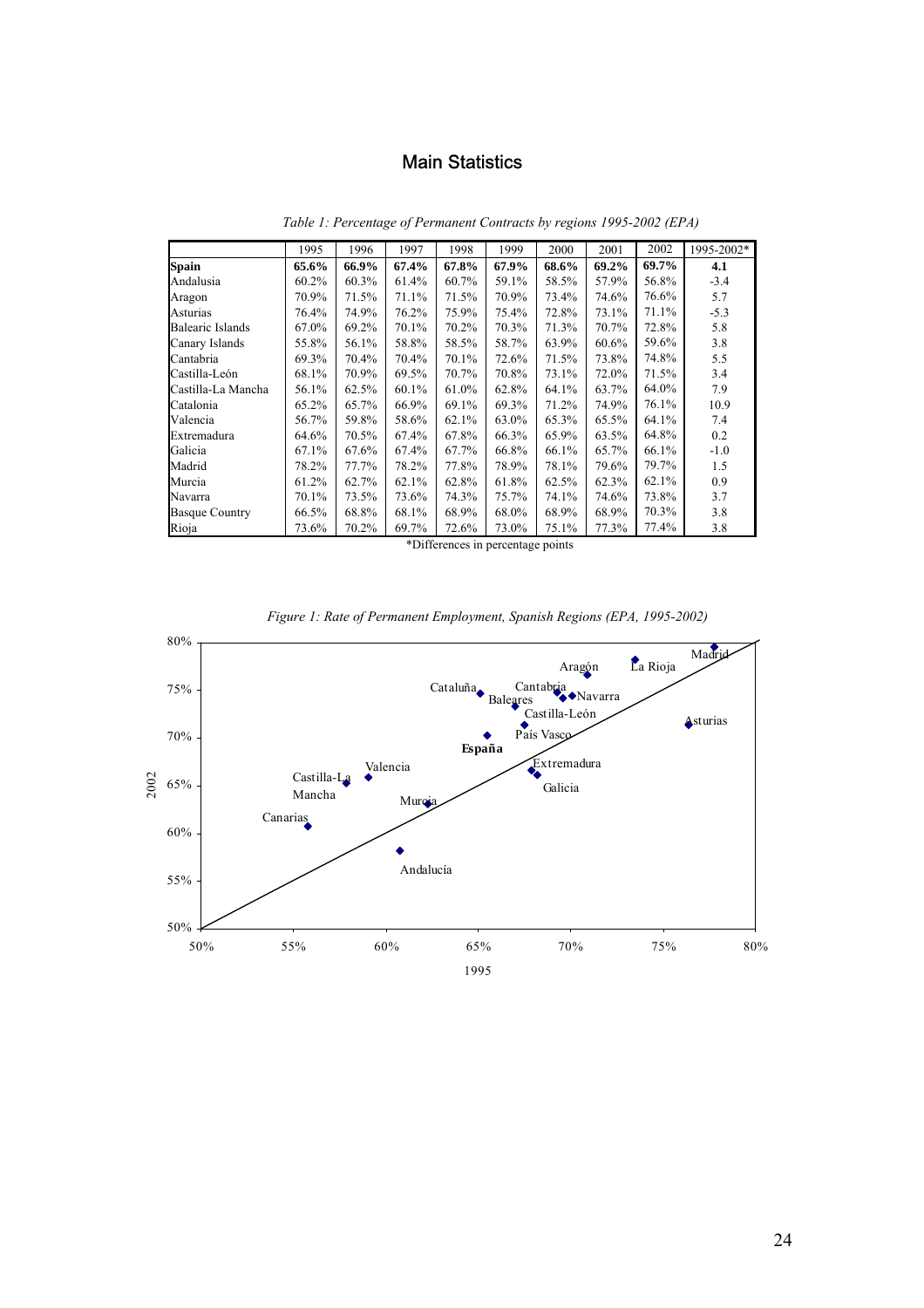|                       |       | Age       |           |       |       | Gender | Studies        |         |           |              |             |
|-----------------------|-------|-----------|-----------|-------|-------|--------|----------------|---------|-----------|--------------|-------------|
|                       |       |           |           |       |       |        | N <sub>0</sub> |         |           | Superior     | Superior    |
|                       | 18-24 | $25 - 30$ | $40 - 55$ | 55-65 | Men   | Woman  | Studies        | Primary | Secondary | (short-term) | (long term) |
| Spain                 | 29.6% | 66.1%     | 83.3%     | 88.0% | 68.8% | 64.6%  | 62.8%          | 63.3%   | 66.9%     | 77.4%        | 75.9%       |
| Andalusia             | 32.6% | 57.1%     | 78.3%     | 85.0% | 60.8% | 57.6%  | 55.8%          | 53.1%   | 59.9%     | 76.4%        | 72.9%       |
| Aragon                | 34.4% | 72.3%     | 86.6%     | 90.7% | 74.8% | 68.3%  | 69.3%          | 70.7%   | 71.3%     | 77.7%        | 76.9%       |
| Asturias              | 31.5% | 70.3%     | 89.8%     | 90.5% | 75.4% | 72.7%  | 82.0%          | 72.0%   | 73.3%     | 83.9%        | 77.9%       |
| Balearic Islands      | 34.3% | 73.8%     | 84.1%     | 89.7% | 58.9% | 61.2%  | 73.0%          | 69.2%   | 66.2%     | 80.7%        | 76.2%       |
| Canary Islands        | 25.0% | 58.7%     | 77.8%     | 87.5% | 61.1% | 58.5%  | 63.9%          | 53.9%   | 60.2%     | 75.4%        | 71.6%       |
| Cantabria             | 27.2% | 67.0%     | 89.5%     | 93.3% | 72.8% | 70.3%  | 74.3%          | 79.1%   | 69.9%     | 69.8%        | 82.9%       |
| Castilla-León         | 30.3% | 69.5%     | 87.7%     | 90.4% | 73.8% | 69.4%  | 63.9%          | 69.9%   | 70.7%     | 79.6%        | 77.0%       |
| Castilla-La Mancha    | 28.3% | 63.9%     | 79.6%     | 84.2% | 63.5% | 60.2%  | 53.1%          | 56.6%   | 65.5%     | 77.9%        | 74.9%       |
| Catalonia             | 31.3% | 71.9%     | 83.6%     | 88.2% | 70.7% | 66.2%  | 71.1%          | 65.6%   | 67.5%     | 77.9%        | 76.9%       |
| Valencia              | 27.1% | 63.8%     | 77.6%     | 82.5% | 63.9% | 58.5%  | 60.9%          | 57.3%   | 62.9%     | 72.7%        | 71.2%       |
| Extremadura           | 37.9% | 66.6%     | 81.4%     | 87.1% | 67.2% | 67.9%  | 61.2%          | 61.6%   | 68.4%     | 79.7%        | 80.1%       |
| Galicia               | 26.2% | 65.1%     | 82.3%     | 90.4% | 67.8% | 66.4%  | 71.6%          | 63.0%   | 65.1%     | 77.6%        | 76.7%       |
| Madrid                | 44.8% | 77.3%     | 90.2%     | 93.6% | 78.9% | 75.6%  | 78.0%          | 76.3%   | 76.3%     | 82.1%        | 83.3%       |
| Murcia                | 26.2% | 63.8%     | 80.8%     | 90.2% | 63.8% | 59.2%  | 63.0%          | 57.9%   | $60.2\%$  | 76.4%        | 71.4%       |
| Navarra               | 34.8% | 72.5%     | 90.1%     | 94.3% | 76.7% | 70.3%  | 80.9%          | 75.5%   | 73.4%     | 74.3%        | 68.9%       |
| <b>Basque Country</b> | 24.1% | 65.8%     | 87.6%     | 89.5% | 72.8% | 63.5%  | 79.9%          | 70.6%   | 64.9%     | 73.5%        | 67.1%       |
| Rioja                 | 36.2% | 73.0%     | 86.1%     | 92.7% | 74.0% | 71.7%  | 71.1%          | 70.8%   | 72.5%     | 81.1%        | 73.5%       |

*2. Table 2: Percentage of permanent contracts by personal characteristics, Spanish Regions (average 1995-2002, EPA)* 

*3. Table 3: Percentage of permanent contracts by labor characteristics, Spanish Regions (average 1995-2002, EPA)* 

|                       | Firm Size |        |            |       | Occupation Skill |       |           | Hours of work | Firm's Ownership |         |  |
|-----------------------|-----------|--------|------------|-------|------------------|-------|-----------|---------------|------------------|---------|--|
|                       | Small     | Medium | <b>Big</b> | High  | Medium           | Low   | Full-Time | Part-Time     | Public           | Private |  |
| <b>Spain</b>          | 59.6%     | 68.3%  | 79.6%      | 80.1% | 68.8%            | 59.2% | 69.2%     | 43.8%         | 86.6%            | 70.9%   |  |
| Andalusia             | 67.6%     | 72.1%  | 80.3%      | 78.8% | 62.3%            | 48.9% | 62.4%     | 32.1%         | 79.9%            | 51.7%   |  |
| Aragon                | 49.6%     | 63.0%  | 76.2%      | 80.8% | 73.1%            | 66.9% | 74.7%     | 53.5%         | 83.9%            | 68.5%   |  |
| Asturias              | 66.6%     | 73.1%  | 83.3%      | 85.9% | 71.4%            | 70.9% | 75.9%     | 52.0%         | 87.9%            | 69.2%   |  |
| Balearic Islands      | 67.3%     | 76.8%  | 79.1%      | 81.0% | 72.2%            | 63.2% | 71.7%     | 56.5%         | 85.2%            | 66.8%   |  |
| Canary Islands        | 53.0%     | 63.7%  | 70.8%      | 76.9% | 63.9%            | 59.2% | 61.4%     | 39.3%         | 77.6%            | 54.1%   |  |
| Cantabria             | 64.0%     | 72.7%  | 82.8%      | 82.3% | 70.1%            | 67.9% | 73.1%     | 51.2%         | 82.9%            | 68.4%   |  |
| Castilla-León         | 64.3%     | 72.5%  | 82.7%      | 81.9% | 73.9%            | 65.7% | 74.6%     | 48.1%         | 84.0%            | 67.0%   |  |
| Castilla-La Mancha    | 56.3%     | 63.9%  | 77.6%      | 53.1% | 56.6%            | 65.5% | 64.9%     | 42.4%         | 78.9%            | 56.%    |  |
| Catalonia             | 61.3%     | 71.9%  | 78.6%      | 80.1% | 71.6%            | 51.5% | 71.9%     | 43.7%         | 82.9%            | 66.3%   |  |
| Valencia              | 58.1%     | 64.8%  | 72.6%      | 80.9% | 68.3%            | 63.9% | 63.7%     | 43.6%         | 78.2%            | 58.5%   |  |
| Extremadura           | 63.9%     | 73.6%  | 80.4%      | 76.2% | 64.6%            | 54.4% | 69.7%     | 44.1%         | 76.1%            | 62.2%   |  |
| Galicia               | 61.2%     | 68.1%  | 77.3%      | 82.6% | 73.0%            | 55.1% | 68.6%     | 50.1%         | 83.7%            | 61.7%   |  |
| Madrid                | 71.8%     | 78.3%  | 85.2%      | 86.0% | 77.3%            | 71.3% | 79.1%     | 50.5%         | 90.8%            | 74.2%   |  |
| Murcia                | 55.2%     | 66.8%  | 75.8%      | 77.0% | 65.9%            | 53.2% | 64.4%     | 41.8%         | 82.4%            | 56.1%   |  |
| Navarra               | 70.8%     | 77.5%  | 80.1%      | 78.9% | 72.5%            | 71.4% | 75.3%     | 60.1%         | 77.9%            | 72.9%   |  |
| <b>Basque Country</b> | 57.1%     | 72.8%  | 79.6%      | 75.9% | 65.6%            | 65.9% | 71.5%     | 38.4%         | 65.1%            | 79.8%   |  |
| Rioja                 | 72.2%     | 69.0%  | 78.1%      | 83.1% | 74.8%            | 71.5% | 74.1%     | 51.9%         | 85.5%            | 69.9%   |  |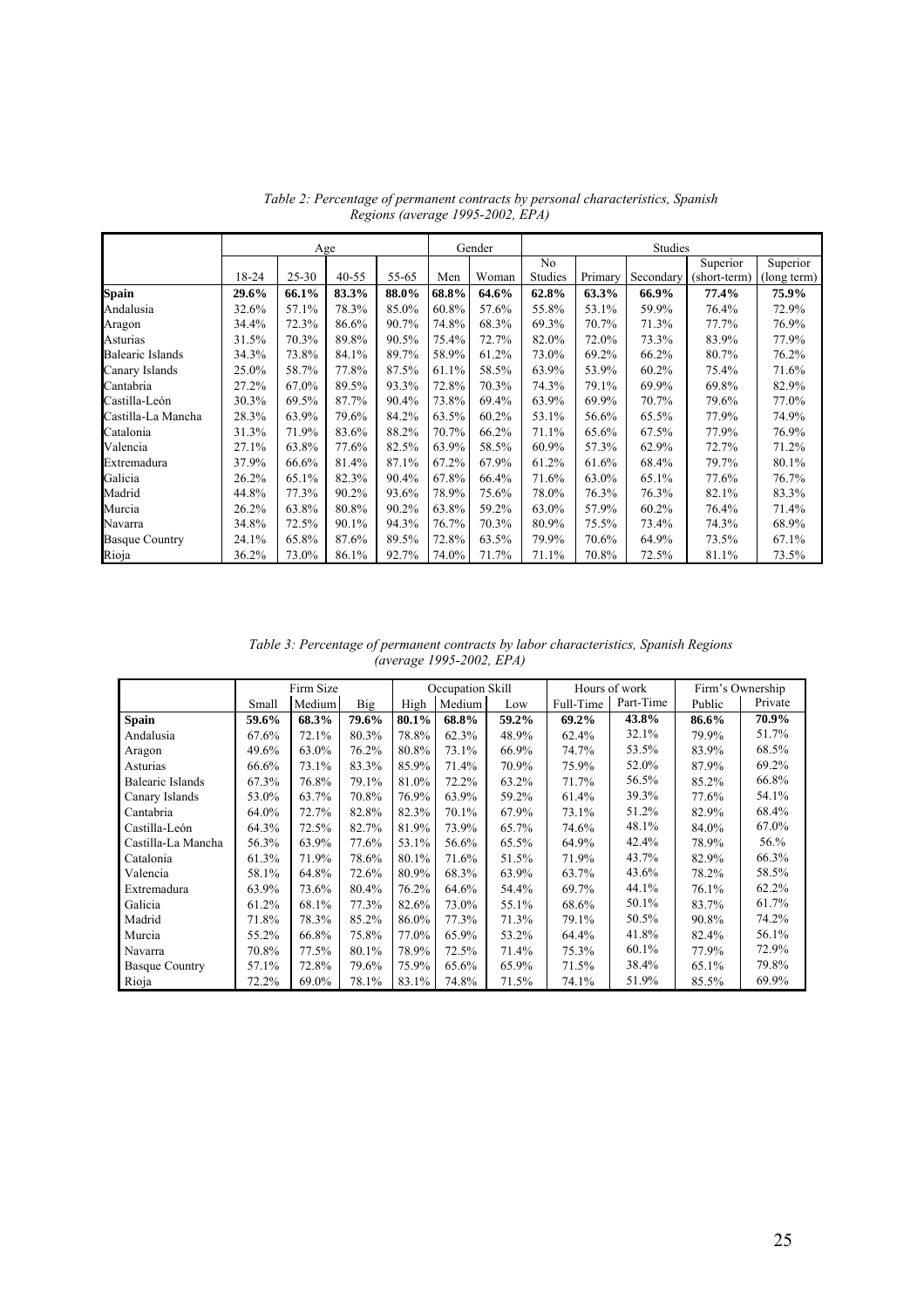*4. Table 4: New Contracts, 1995-2002 (Social Security Records)* 

|                   | <b>Permanent Contract</b> | <b>Temporary Contract</b> |
|-------------------|---------------------------|---------------------------|
| Average 1995-2004 | 20%                       | 80%                       |
| 1996              | 18%                       | 82%                       |
| 2000              | 20%                       | 80%                       |
| 2002              | 19%                       | 81%                       |

*5. Table 5: Transitions From a Temporary Contract* 

|                 | <b>Permanent</b> |                  |              | <b>Temporary</b> | Unemployment |                          |  |
|-----------------|------------------|------------------|--------------|------------------|--------------|--------------------------|--|
|                 | <b>Total</b>     | <b>Same Firm</b> | <b>Total</b> | <b>Same Firm</b> | Total        | <b>Same Firm</b>         |  |
| Media 1995-2004 | $7\%$            | 25%              | 41%          | 36%              | 52%          |                          |  |
| 1996            | 7%               | 15%              | 36%          | 24%              | 57%          |                          |  |
| 2000            | 8%               | 27%              | 41%          | 37%              | 50%          |                          |  |
| 2003            | 5%               | 30%              | 43%          | 39%              | 52%          | $\overline{\phantom{0}}$ |  |

*6. Table 6: Type of transitions and its relation with the duration of the temporary contract* 

|                 | <b>Total</b> | Permanent    |                     |              | <b>Temporary</b> | <b>Unemployed</b> |                          |  |
|-----------------|--------------|--------------|---------------------|--------------|------------------|-------------------|--------------------------|--|
|                 |              | <b>Total</b> | <b>Same</b><br>Firm | <b>Total</b> | <b>Same Firm</b> | <b>Total</b>      | <b>Same</b><br>Firm      |  |
| $\leq$ 3 Months | 53%          | $4\%$        | 40%                 | 42%          | 55%              | 53%               |                          |  |
| 3-6 Months      | 22%          | 8%           | 63%                 | 40%          | 50%              | 51%               | $\overline{\phantom{0}}$ |  |
| 6-12 Months     | 14%          | 10%          | 59%                 | 38%          | 46%              | 52%               |                          |  |
| 12-24 Months    | $7\%$        | 15%          | 52%                 | 43%          | 38%              | 41%               | $\overline{\phantom{a}}$ |  |
| $>$ 24 Months   | 3%           | 19%          | 43%                 | 42%          | 36%              | 38%               |                          |  |

*5. Figure 2: Exist Rate from a Temporary Contract by Type of Transition* 

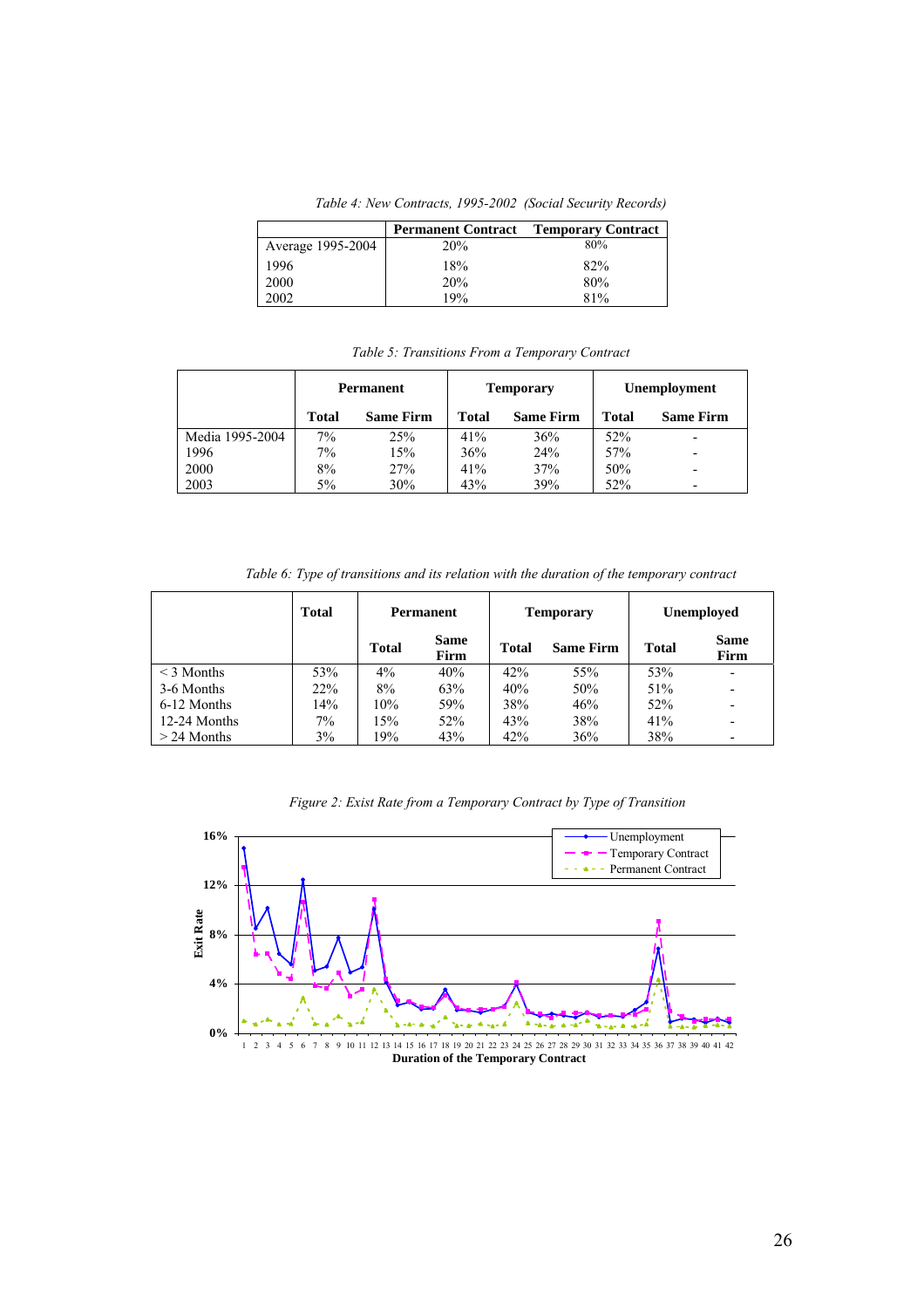**Figure 3: Exit from Unemployment, Men (1995-2004)**



### **Figure 4: Exit from Unemployment, Women (1995-2004)**

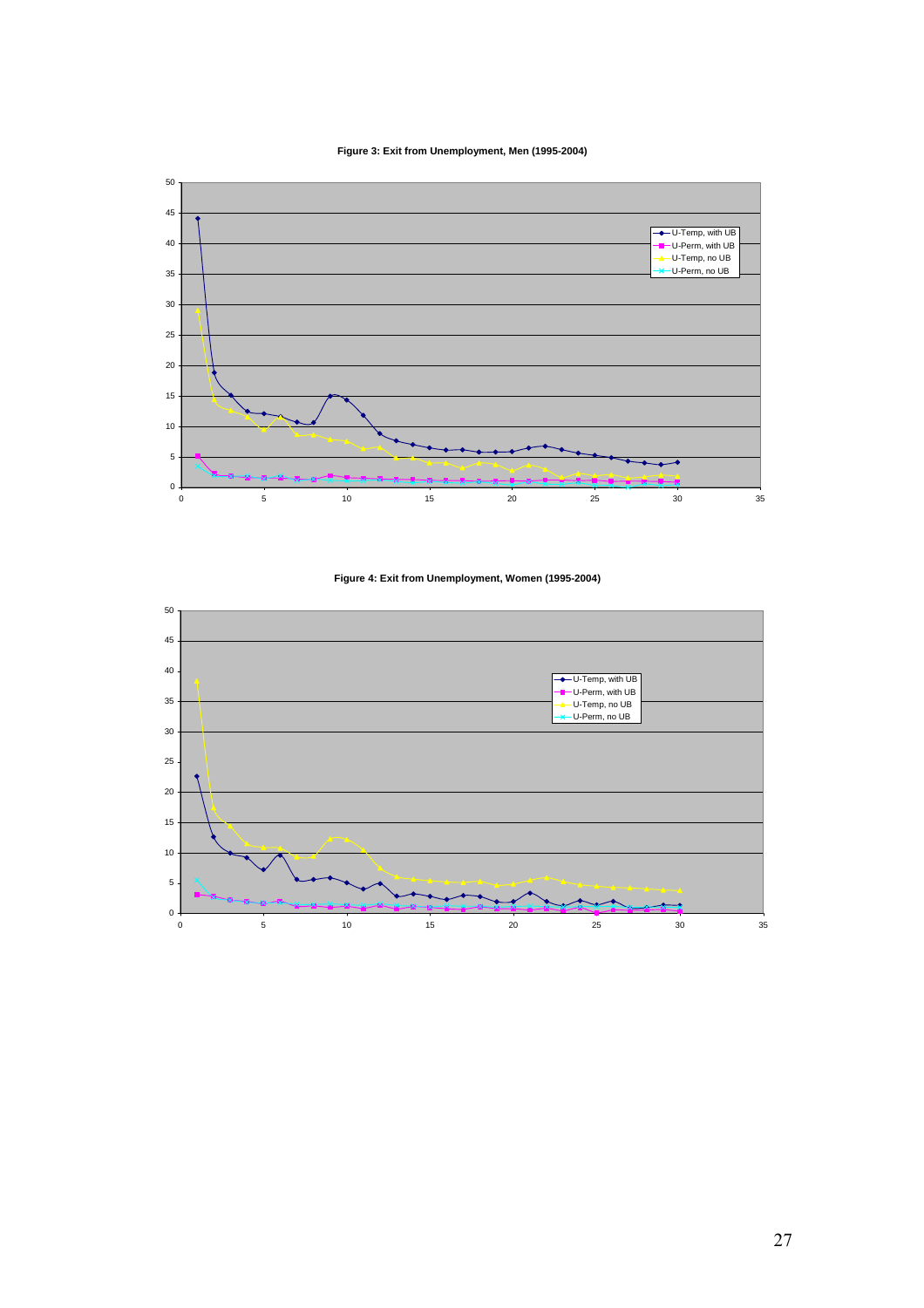|                         | 1995 | 1996 | 1997 | 1998 | 1999 | 2000 | 2001 | 2002 |
|-------------------------|------|------|------|------|------|------|------|------|
|                         |      |      |      |      |      |      |      |      |
| Andalusia               |      |      |      |      |      |      |      |      |
| Aragon                  |      |      |      |      |      |      |      |      |
| Asturias                |      |      |      |      |      |      |      |      |
| <b>Balearic Islands</b> |      |      |      |      |      |      |      |      |
| Canary Islands          |      |      |      |      |      |      |      |      |
| Cantabria               |      |      |      |      |      |      |      |      |
| C. Leon                 |      |      |      |      |      |      |      |      |
| C. Mancha               |      |      |      |      |      |      |      |      |
| Catalunya               |      |      |      |      |      |      |      |      |
| Valencia                |      |      |      |      |      |      |      |      |
| Extremadura             |      |      |      |      |      |      |      |      |
| Galicia                 |      |      |      |      |      |      |      |      |
| Madrid                  |      |      |      |      |      |      |      |      |
| Murcia                  |      |      |      |      |      |      |      |      |
| Navarra                 |      |      |      |      |      |      |      |      |
| <b>Basque Country</b>   |      |      |      |      |      |      |      |      |
| Rioja                   |      |      |      |      |      |      |      |      |

*11. Table 0: Regional Incentives to the creation of Indefinite Contracts*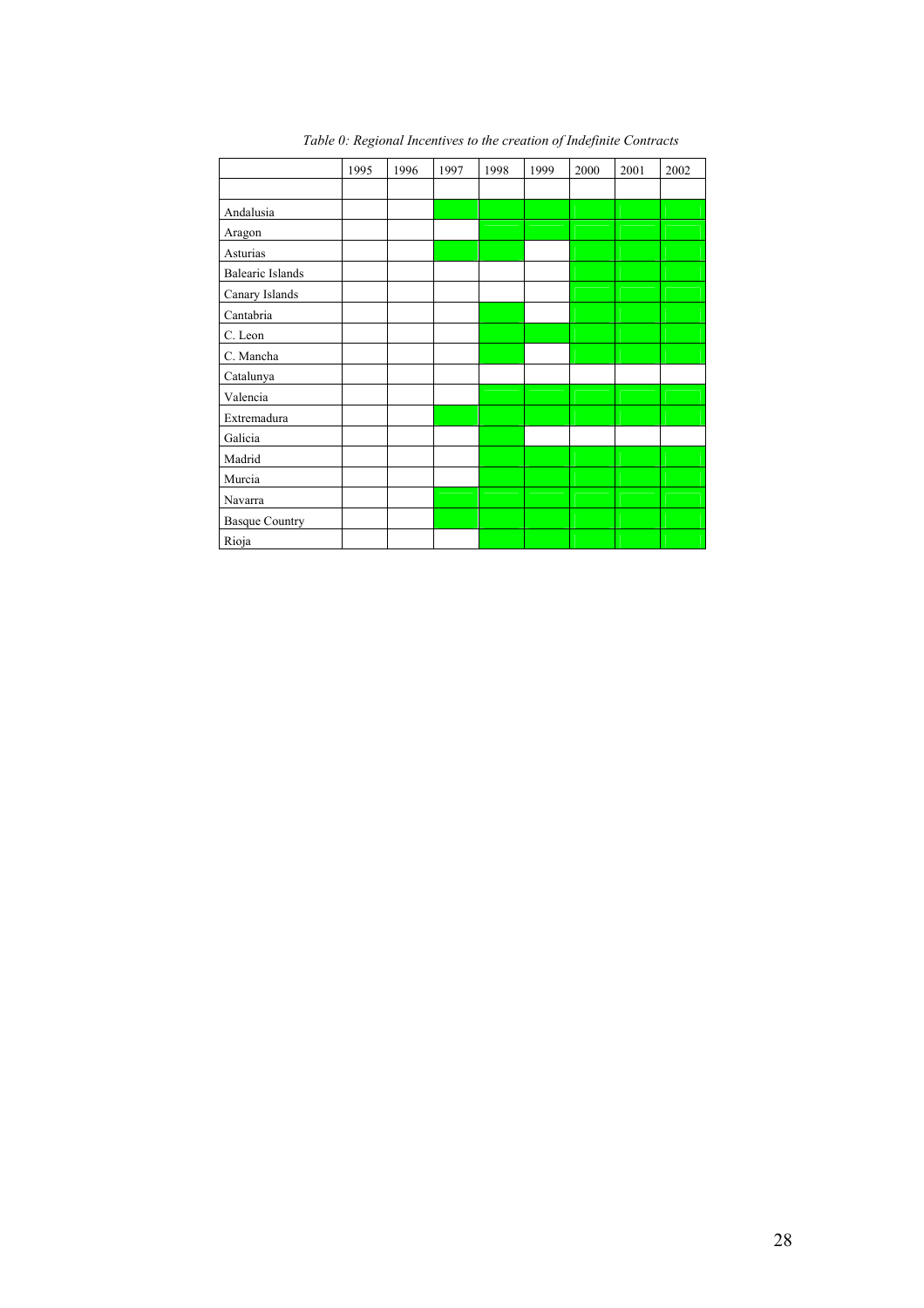|                         | <b>MALES</b>         |                         | <b>FEMALES</b> |                      |
|-------------------------|----------------------|-------------------------|----------------|----------------------|
| Andalusia               | all ages             | 1997-2002               | all ages       | 1997-2002            |
| Aragon                  | 40 or more           | 1998-2004               | all ages       | 1998-2004            |
| Asturias                | all ages             | 1997-1998, 2000-2003    | all ages       | 1997-1998, 2000-2003 |
| <b>Balearic Islands</b> | N <sub>O</sub>       |                         | all ages       | 2000-2004            |
| Canary Islands          | $16 - 25$            | 1.998                   | all ages       | 1.998                |
|                         | all ages             | 1.999                   | all ages       | 1.999                |
| Cantabria               | all ages             | 1998, 2000-2004         | all ages       | 1998, 2000-2004      |
| C. Leon                 | all ages             | 1998-2004               | all ages       | 1998-2004            |
| C. Mancha               | $16 - 30$            | 1.998                   | all ages       | 1.998                |
|                         | 16-29 & 45 or more   | 1999-2003               | all ages       | 1999-2003            |
| Catalunya               | N <sub>O</sub>       |                         | N <sub>O</sub> |                      |
| Valencia                | all ages             | 1998-2001.<br>2003-2004 | all ages       | 1998-2004            |
| Extremadura             | all ages             | 1997-2004               | all ages       | 1997-2004            |
| Galicia                 | 16-30 $&$ 45 or more | 1998                    | all ages       | 1.998                |
|                         | all ages             | 2003-2004               | all ages       | 2003-2004            |
| Madrid                  | all ages             | 1998-2004               | all ages       | 1998-2004            |
| Murcia                  | all ages             | 1998-2003               | all ages       | 1998-2003            |
| Navarra                 | all ages             | 1998-2004               | all ages       | 1998-2004            |
| <b>Basque Country</b>   | all ages             | 1998-2004               | all ages       | 1998-2004            |
| Rioja                   | all ages             | 1998-2004               | all ages       | 1998-2004            |

*12. Table 12: Regional Incentives to the creation of Indefinite Contracts: eligibility conditions* 

|                         | Minimum  | Mean   | Maximum  |
|-------------------------|----------|--------|----------|
|                         |          |        |          |
| Andalusia               | 2.400    | 3.844  | 6.012    |
| Aragon                  | 1.200    | 3.684  | 5.160    |
| Asturias                | 3.600    | 4.100  | 4.500    |
| <b>Balearic Islands</b> | 1.653    | 1.726  | 1.800    |
| Canary Islands          | 3.000    | 3.300  | 3.600    |
| Cantabria               | 1.803    | 3.604  | 4.808    |
| C. Leon                 | 1.800    | 3.605  | 5.115    |
| C. Mancha               | 3.000    | 3.300  | 3.600    |
| Catalunya               | $\theta$ | 0      | $\theta$ |
| Valencia                | 1.800    | 4.513  | 7.466    |
| Extremadura             | 4.166    | 10.076 | 14.028   |
| Galicia                 | 3.000    | 3.600  | 4.200    |
| Madrid                  | 3.600    | 7.971  | 12.000   |
| Murcia                  | 3.000    | 4.838  | 7.200    |
| Navarra                 | 3.000    | 3.900  | 4.800    |
| <b>Basque Country</b>   | 3.273    | 4.459  | 7.512    |
| Rioja                   | 4.491    | 5.001  | 6.011    |

*13. Table 13: Regional Incentives to the creation of Indefinite Contracts*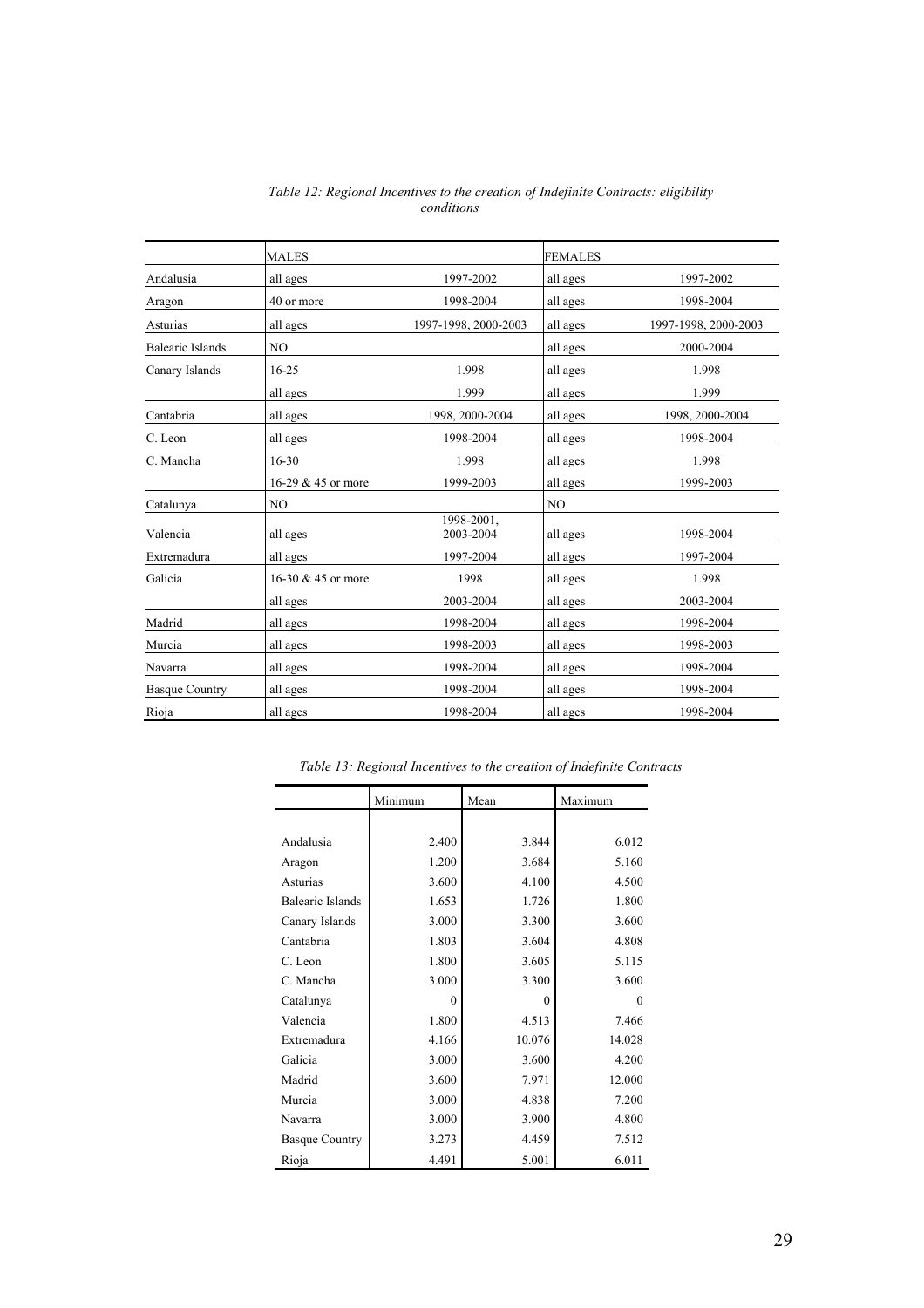|            | Minimum | Mean  | Maximum |  |  |
|------------|---------|-------|---------|--|--|
|            |         |       |         |  |  |
| Males      | 1.200   | 5.916 | 14.028  |  |  |
| Females    | 1.200   | 6.411 | 14.028  |  |  |
| Aged 18-30 | 1.200   | 5.520 | 12.000  |  |  |
| Aged 31-44 | 1.200   | 5.652 | 14.028  |  |  |
| Aged 45-64 | 1.653   | 6.256 | 14.028  |  |  |
|            |         |       |         |  |  |

*14. Table 14: Regional Incentives to the creation of Indefinite Contracts by personal characteristics* 

*15. Table 15: Probability of Having a Permanent Contract ( N =1276447)* 

|                       |               |          | $+$ region $\&$ year |          |             |          | Logit (with            |          | <b>Random Effects</b> |          |
|-----------------------|---------------|----------|----------------------|----------|-------------|----------|------------------------|----------|-----------------------|----------|
|                       | No regressors |          | dummies              |          | Logit       |          | <b>Mundlack Corr.)</b> |          | (Normal D.)           |          |
|                       | Coef.         | Std. Er. | Coef.                | Std. Er. | Coef.       | Std. Er. | Coef.                  | Std. Er. | Coef.                 | Std. Er. |
| <b>FULL SAMPLE</b>    |               |          |                      |          |             |          |                        |          |                       |          |
| Dijt                  | 0,007         | 0,012    | $0,146$ **           | 0,013    | $0.158$ **  | 0,015    | $0.152$ **             | 0.015    | $0,241$ **            | 0,062    |
| Dur x Dijt            |               |          |                      |          | $-0.041$ ** | 0.003    | $-0.039$ **            | 0.003    | $-0.116$ **           | 0,016    |
| <b>Change of sign</b> |               |          |                      |          | 4           |          | 4                      |          | 2                     |          |
| <b>MALES</b>          |               |          |                      |          |             |          |                        |          |                       |          |
| Dijt                  | $-0,040$ **   | 0,014    | $0.144$ **           | 0,016    | $0.210$ **  | 0,018    | $0,185$ **             | 0.019    | $0,243$ **            | 0,079    |
| Dur x Dijt            |               |          |                      |          | $-0.041$ ** | 0,004    | $-0.038$ **            | 0,004    | $-0,120$ **           | 0,021    |
| <b>Change of sign</b> |               |          |                      |          | 5           |          | 5                      |          | 2                     |          |
| <b>FEMALES</b>        |               |          |                      |          |             |          |                        |          |                       |          |
| Dijt                  | $0.084$ **    | 0,025    | $0.190$ **           | 0,031    | $0,242$ **  | 0,032    | $0,248$ **             | 0,033    | $0,364$ **            | 0,124    |
| Dur x Dijt            |               |          |                      |          | $-0.044$ ** | 0,005    | $-0,041$ **            | 0,005    | $-0.165$ **           | 0,026    |
| Change of sign        |               |          |                      |          | 5           |          | 7                      |          | 2                     |          |
| <b>18-30 YEARS</b>    |               |          |                      |          |             |          |                        |          |                       |          |
| Dijt                  | $-0,180$ **   | 0,021    | $0.144$ **           | 0,024    | $0.197$ **  | 0.025    | $0,204$ **             | 0.026    | $0.213$ **            | 0,098    |
| Dur x Dijt            |               |          |                      |          | $-0.047$ ** | 0.005    | $-0.049$ **            | 0.005    | $-0.089$ **           | 0,024    |
| Change of sign        |               |          |                      |          | 4           |          | 5                      |          | 2                     |          |
| <b>31-44 YEARS</b>    |               |          |                      |          |             |          |                        |          |                       |          |
| Dijt                  | $0,102$ **    | 0.016    | $0,126$ **           | 0,020    | $0.113$ **  | 0,022    | $0,100$ **             | 0,023    | $0,100*$              | 0,098    |
| Dur x Dijt            |               |          |                      |          | $-0.035$ ** | 0,005    | $-0.029$ **            | 0,005    | $-0.029$ *            | 0,025    |
| Change of sign        |               |          |                      |          | 3           |          | 4                      |          | 3                     |          |
| <b>45-65 YEARS</b>    |               |          |                      |          |             |          |                        |          |                       |          |
| Dijt                  | $0,324$ **    | 0,035    | $0,122$ **           | 0.037    | 0,029       | 0,042    | 0,010                  | 0,044    | $-0,225$ *            | 0,176    |
| Dur x Dijt            |               |          |                      |          | $-0,044$ ** | 0,007    | $-0,052$ **            | 0,008    | $-0.076$ *            | 0,041    |
| <b>Change of sign</b> |               |          |                      |          | 1           |          | 1                      |          | 3                     |          |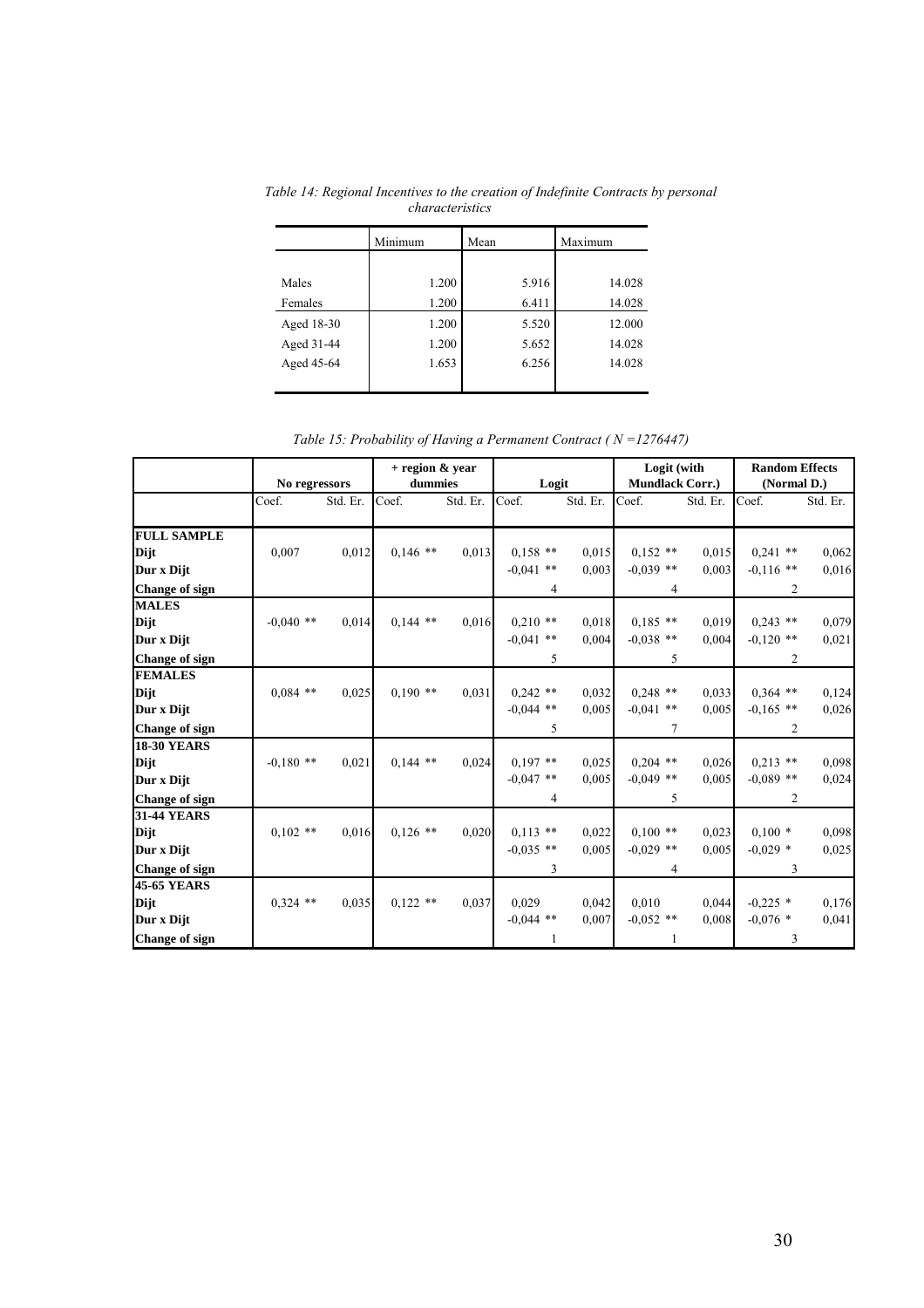|                                       |          | Whole Sample | Subsamples by Gender |               |                          |          |          | Subsamples by Age |            |          |          |               |  |
|---------------------------------------|----------|--------------|----------------------|---------------|--------------------------|----------|----------|-------------------|------------|----------|----------|---------------|--|
|                                       |          |              | Men                  |               | Woman                    |          |          | Young             | Middle Age |          |          | Old           |  |
|                                       | Coef     | Err.Est.     |                      | Coef Err.Est. | Coef                     | Err.Est. | Coef     | Err.Est.          | Coef       | Err.Est. |          | Coef Err.Est. |  |
| Gender                                | 0.314    | 0.005        |                      |               |                          |          | 0.174    | 0.008             | 0.395      | 0.009    | 0.349    | 0.014         |  |
| Labor Experience                      | 0.136    | 0.001        | 0.133                | 0.001         | 0.139                    | 0.002    | 0.304    | 0.005             | 0.163      | 0.007    | $-0.078$ | 0.013         |  |
| Labor Experience <sup>^2</sup>        | $-0.002$ | 0.000        | $-0.002$             | 0.000         | $-0.002$                 | 0.000    | $-0.012$ | 0.000             | $-0.004$   | 0.000    | 0.001    | 0.000         |  |
| No Studies                            | $-0.674$ | 0.017        | $-0.840$             | 0.022         | $-0.438$                 | 0.027    | $-0.069$ | 0.051             | $-0.757$   | 0.031    | $-1.129$ | 0.041         |  |
| <b>Primary Studies</b>                | $-0.308$ | 0.010        | $-0.343$             | 0.015         | $-0.295$                 | 0.014    | $-0.175$ | 0.016             | $-0.451$   | 0.017    | $-0.762$ | 0.038         |  |
| <b>Secondary Studies</b>              | 0.152    | 0.010        | 0.163                | 0.014         | 0.090                    | 0.013    | 0.155    | 0.015             | 0.120      | 0.016    | $-0.267$ | 0.038         |  |
| Superior Studies (short)<br>duration) | 0.107    | 0.010        | 0.083                | 0.016         | 0.135                    | 0.013    | $-0.027$ | 0.016             | 0.194      | 0.016    | 0.148    | 0.039         |  |
| Civil Status                          | $-0.337$ | 0.006        | $-0.469$             | 0.008         | $-0.182$                 | 0.008    | $-0.389$ | 0.009             | $-0.384$   | 0.009    | 0.037    | 0.019         |  |
| <b>Relative Sector Size</b>           |          |              |                      |               |                          |          |          |                   |            |          |          |               |  |
| (employee)                            | $-3.521$ | 0.087        | $-4.063$             | 0.118         | $-2.964$                 | 0.136    | $-2.204$ | 0.134             | $-2.053$   | 0.154    | $-2.904$ | 0.235         |  |
| <b>Big Firm</b>                       | 0.243    | 0.014        | 0.105                | 0.019         | 0.383                    | 0.022    | 0.325    | 0.021             | 0.157      | 0.024    | 0.241    | 0.035         |  |
| Full Time Job                         | 0.952    | 0.008        | 1.430                | 0.018         | 0.887                    | 0.009    | 0.768    | 0.012             | 0.918      | 0.012    | 0.985    | 0.018         |  |
| Private Firm                          | $-0.484$ | 0.016        | $-0.846$             | 0.023         | $-0.169$                 | 0.024    | $-0.439$ | 0.027             | $-0.149$   | 0.028    | $-0.173$ | 0.041         |  |
| Medium Skill                          | $-0.191$ | 0.008        | $-0.110$             | 0.011         | $-0.263$                 | 0.011    | $-0.006$ | 0.011             | $-0.206$   | 0.012    | $-0.504$ | 0.024         |  |
| Low Skill                             | $-0.655$ | 0.008        | $-0.670$             | 0.011         | $-0.661$                 | 0.013    | $-0.306$ | 0.012             | $-0.737$   | 0.013    | $-0.984$ | 0.023         |  |
| Seasonal Job                          | 0.489    | 0.025        | 0.959                | 0.040         | 0.164                    | 0.033    | 0.419    | 0.043             | 0.511      | 0.040    | 0.568    | 0.052         |  |
| Share of Small Firms                  | $-1.832$ | 0.062        | $-0.910$             | 0.083         | $-2.721$                 | 0.097    | $-1.171$ | 0.093             | $-1.214$   | 0.107    | $-1.490$ | 0.160         |  |
| $D_{ijt}$                             | 0.152    | 0.015        | 0.185                | 0.018         | 0.248                    | 0.032    | 0.204    | 0.026             | 0.100      | 0.022    | 0.010    | 0.043         |  |
| $D_{ij}$                              | 0.021    | 0.013        | 0.000                | 0.016         | 0.265                    | 0.028    | 0.158    | 0.039             | $-0.015$   | 0.020    | 0.369    | 0.065         |  |
| $D_{jt}$                              | $-0.061$ | 0.014        | $-0.074$             | 0.017         | $-0.165$                 | 0.030    | $-0.109$ | 0.024             | $-0.034$   | 0.020    | 0.115    | 0.043         |  |
| $D_j$                                 | 0.245    | 0.022        | 0.281                | 0.030         | $\overline{\phantom{a}}$ | ÷,       | 0.199    | 0.047             | 0.253      | 0.036    | $-0.175$ | 0.077         |  |
| $D_{\text{ii}^*}$ Dur                 | $-0.039$ | 0.003        | $-0.038$             | 0.004         | $-0.041$                 | 0.005    | $-0.049$ | 0.005             | $-0.029$   | 0.005    | $-0.052$ | 0.008         |  |
| Constant                              | $-1.397$ | 0.045        | $-1.800$             | 0.065         | 2.907                    | 0.105    | $-2.657$ | 0.072             | $-1.689$   | 0.093    | 2.370    | 0.241         |  |

*16. Table 16:The Probability of Having a Permanent Contract (Mundlack´s Correction)* 

We also control for time, regional and sectorial dummies, relative regional specialization and time average regional and individual variables .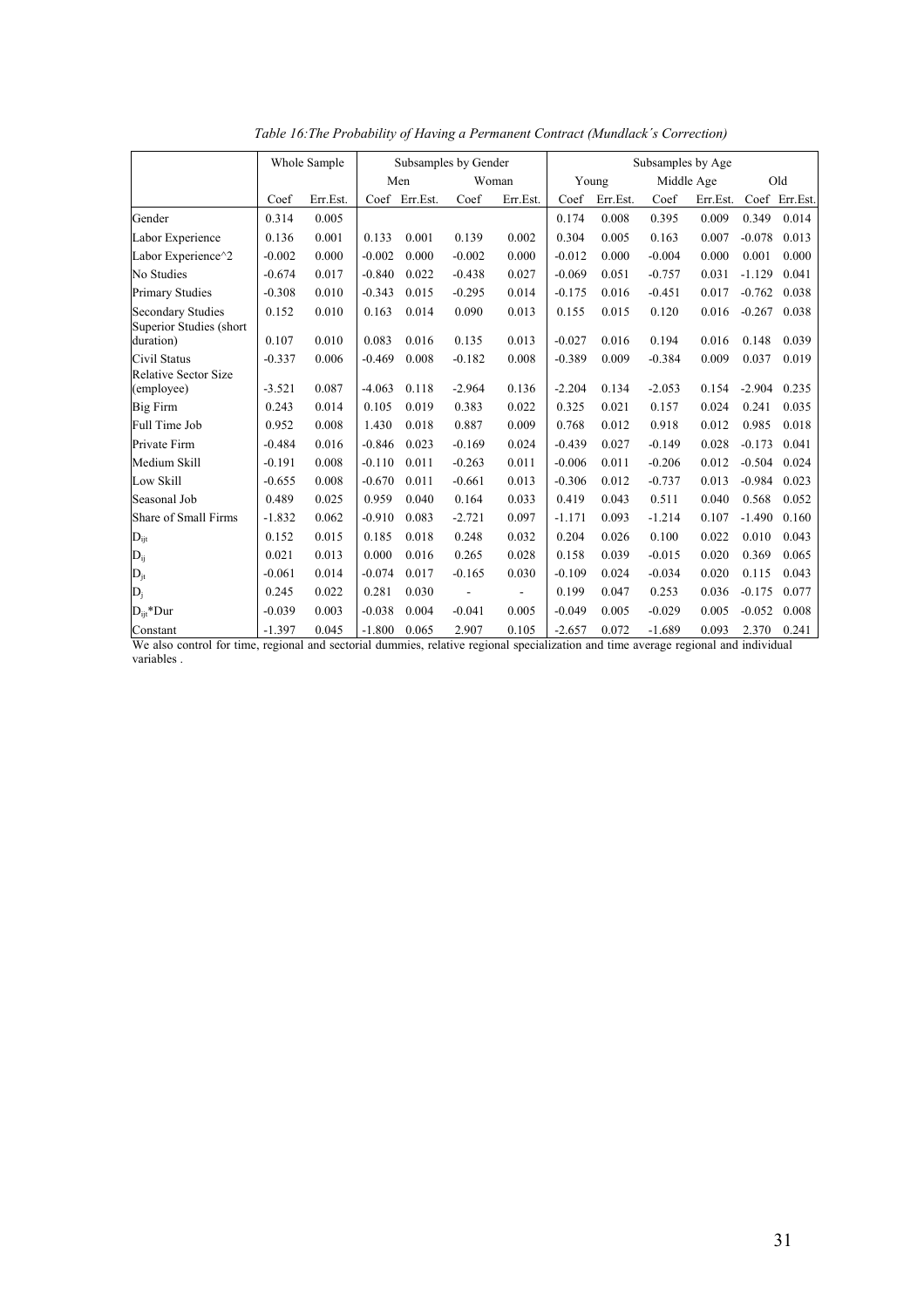|                                                     | Whole Sample |               | Subsamples by Gender |          |          |               | Subsamples by Age |               |            |               |          |          |  |
|-----------------------------------------------------|--------------|---------------|----------------------|----------|----------|---------------|-------------------|---------------|------------|---------------|----------|----------|--|
|                                                     |              |               | Men                  |          | Woman    |               | Young             |               | Middle Age |               |          | Old      |  |
|                                                     | Coef         | Err.Est. Coef |                      | Err.Est. | Coef     | Err.Est. Coef |                   | Err.Est. Coef |            | Err.Est. Coef |          | Err.Est. |  |
| Gender                                              | 1.664        | 0.032         |                      |          |          |               | 0.702             | 0.018         | 0.395      | 0.009         | 0.349    | 0.014    |  |
| Labor Experience                                    | 0.616        | 0.007         | 0.604                | 0.009    | 0.615    | 0.009         | 0.953             | 0.011         | 0.163      | 0.007         | $-0.078$ | 0.013    |  |
| Labor Experience <sup>^2</sup>                      | $-0.009$     | 0.000         | $-0.009$             | 0.000    | $-0.009$ | 0.000         | $-0.032$          | 0.001         | $-0.004$   | 0.000         | 0.001    | 0.000    |  |
| No Studies                                          | $-3.221$     | 0.096         | $-4.027$             | 0.126    | $-2.488$ | 0.139         | $-1.442$          | 0.107         | $-0.757$   | 0.031         | $-1.129$ | 0.041    |  |
| <b>Primary Studies</b>                              | $-2.114$     | 0.064         | $-2.518$             | 0.086    | $-1.794$ | 0.094         | $-1.370$          | 0.035         | $-0.451$   | 0.017         | $-0.762$ | 0.038    |  |
| <b>Secondary Studies</b><br>Superior Studies (short | $-0.110$     | 0.060         | $-0.317$             | 0.080    | $-0.056$ | 0.086         | $-0.101$          | 0.033         | 0.120      | 0.016         | $-0.267$ | 0.038    |  |
| duration)                                           | 0.070        | 0.063         | $-0.092$             | 0.087    | 0.465    | 0.083         | $-0.137$          | 0.036         | 0.194      | 0.016         | 0.148    | 0.039    |  |
| Civil Status<br>Relative Sector Size                | $-1.032$     | 0.033         | $-1.650$             | 0.047    | $-0.387$ | 0.048         | $-0.993$          | 0.020         | $-0.384$   | 0.009         | 0.037    | 0.019    |  |
| (employee)                                          | $-10.060$    |               | $0.410 - 12.450$     | 0.530    | $-8.702$ | 0.688         | $-4.208$          | 0.277         | $-2.053$   | 0.154         | $-2.904$ | 0.235    |  |
| <b>Big Firm</b>                                     | 0.559        | 0.039         | 0.259                | 0.051    | 0.895    | 0.061         | 0.539             | 0.037         | 0.157      | 0.024         | 0.241    | 0.035    |  |
| Full Time Job                                       | 2.198        | 0.036         | 3.150                | 0.076    | 1.980    | 0.041         | 1.584             | 0.025         | 0.918      | 0.012         | 0.985    | 0.018    |  |
| Private Firm                                        | $-0.384$     | 0.054         | $-1.352$             | 0.078    | 0.173    | 0.078         | $-0.030$          | 0.054         | $-0.149$   | 0.028         | $-0.173$ | 0.041    |  |
| Medium Skill                                        | $-0.840$     | 0.046         | $-0.298$             | 0.067    | $-1.218$ | 0.065         | $-0.067$          | 0.025         | $-0.206$   | 0.012         | $-0.504$ | 0.024    |  |
| Low Skill                                           | $-2.373$     | 0.048         | $-2.202$             | 0.064    | $-2.356$ | 0.075         | $-0.770$          | 0.028         | $-0.737$   | 0.013         | $-0.984$ | 0.023    |  |
| Seasonal Job                                        | 1.064        | 0.089         | 1.879                | 0.135    | 0.488    | 0.111         | 0.722             | 0.084         | 0.511      | 0.040         | 0.568    | 0.052    |  |
| Share of Small Firms                                | $-3.297$     | 0.264         | $-0.586$             | 0.334    | $-6.607$ | 0.431         | $-1.380$          | 0.191         | $-1.214$   | 0.107         | $-1.490$ | 0.160    |  |
| $D_{ijt}$                                           | 0.241        | 0.059         | 0.243                | 0.074    | 0.364    | 0.116         | 0.213             | 0.054         | 0.100      | 0.022         | 0.010    | 0.043    |  |
| $D_{ij}$                                            | 0.099        | 0.074         | $-0.086$             | 0.099    |          |               | 1.096             | 0.085         | $-0.015$   | 0.020         | 0.369    | 0.065    |  |
| $D_{jt}$                                            | $-0.024$     | 0.053         | $-0.118$             | 0.068    | $-0.053$ | 0.106         | $-0.140$          | 0.052         | $-0.034$   | 0.020         | 0.115    | 0.043    |  |
| $D_i$                                               | 1.877        | 0.122         | 2.188                | 0.159    | 1.964    | 0.143         | 0.668             | 0.103         | 0.253      | 0.036         | $-0.175$ | 0.077    |  |
| $D_{\rm{ii}}$ * $D$ ur                              | $-0.116$     | 0.015         | $-0.120$             | 0.020    | $-0.165$ | 0.025         | $-0.089$          | 0.011         | $-0.029$   | 0.005         | $-0.052$ | 0.008    |  |
| Constant                                            | $-6.672$     | 0.210         | $-5.879$             | 0.282    | $-8.521$ | 0.436         | $-9.123$          | 0.151         | $-1.689$   | 0.093         | 2.370    | 0.241    |  |
| sigma u                                             | 6.395        | 0.019         | 6.472                | 0.026    | 6.377    | 0.029         | 3.657             | 0.008         |            |               |          |          |  |
| rho                                                 | 0.926        | 0.000         | 0.927                | 0.001    | 0.925    | 0.001         | 0.803             | 0.001         |            |               |          |          |  |

*17. Table 17 : The Probability of Having a Permanent Contract (Random Effects Estimation)* 

*18. Table 18: Marginal Effects on the Probability of Having a Permanent Contract (Percentage Points)* 

| <b>Duration</b>         | <b>Full Simple</b> | <b>Males</b> | <b>Females</b> | <b>18-30 Years</b> | <b>31-45 Years</b> | 46-65 Years |
|-------------------------|--------------------|--------------|----------------|--------------------|--------------------|-------------|
|                         |                    |              |                |                    |                    |             |
|                         | 0.019              | 0,023        | 0.039          | 0,038              | 0.011              | $-0.003$    |
| $\mathbf 2$             | 0,013              | 0,017        | 0,032          | 0,026              | 0,006              | $-0.007$    |
| 3                       | 0,006              | 0,012        | 0,024          | 0.014              | 0,002              | $-0.012$    |
| $\overline{\mathbf{4}}$ | $-0.001$           | 0,006        | 0,016          | 0,002              | $-0.003$           | $-0.016$    |
| 5                       | $-0.008$           | 0,000        | 0,008          | $-0.010$           | $-0.008$           | $-0.021$    |
| 6                       | $-0.015$           | $-0.007$     | 0,000          | $-0.022$           | $-0.012$           | $-0.026$    |
|                         |                    |              |                |                    |                    |             |